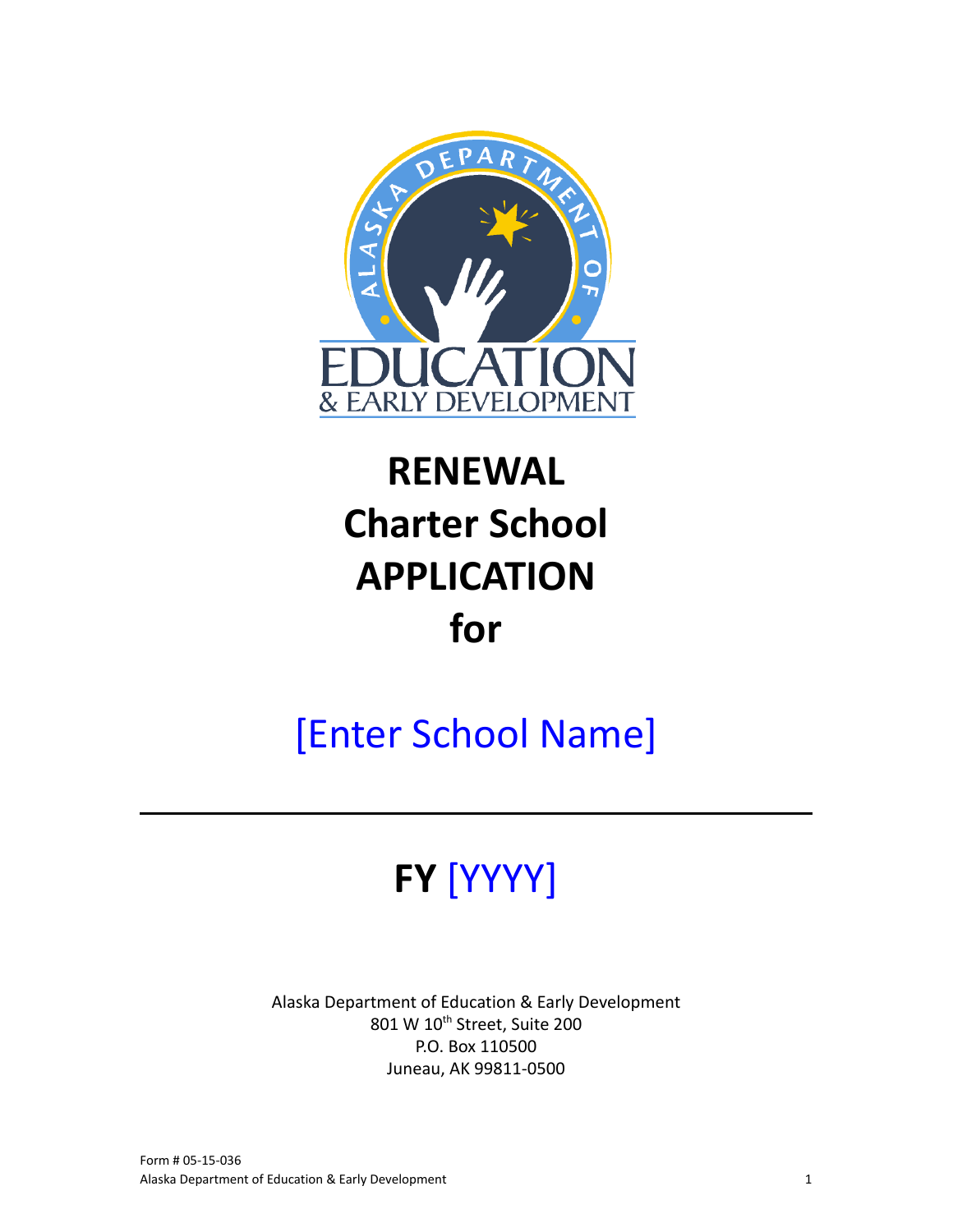# **DIRECTIONS**

# **Application for a Renewal Charter**

Parties interested in submitting a renewal application for a charter school should familiarize themselves with all applicable state statutes and regulations contained within this document.

Local School Districts/School Boards may have developed a Charter Schools renewal application form for approval at the local level that requires additional information, however for the purposes of seeking State Board of Education & Early Development approval, **this renewal application form MUST be used.** Sufficient evidence must be presented to address all sections of this renewal application form for the department to deem the renewal application compliant and forward to the State Board of Education for approval.

# **Timeline:**

Applicants must follow all local procedures to seek Charter School approval by their local boards.

Not later than 30 days after a local school board's decision to approve a renewal application for a charter school, the local school board must forward the renewal application to the State Board of Education & Early Development for review and approval by mailing to the department:

- (1) the complete renewal application filed with the local school board, including all supporting documents required;
- (2) the written decision of the local school board;
- (3) all other materials considered by the local school board in support or in opposition to the renewal application; and
- (4) the minutes of the local school board meeting at which the charter was approved.

In the event the local school district/local board has a separate renewal application form that differs from the state required form, **it is the responsibility of the Charter School to transfer complete responses to the department form.**

# **An original and 4 copies of the DEED Charter School Renewal Application Form should be mailed to:**

**Alaska Department of Education & Early Development Attn: Charter School Program Manager P.O. Box 110500 Juneau, Alaska 99811-0500**

**Please also submit via email an electronic copy of the renewal application form to [amanda.duvall@alaska.gov](mailto:amanda.duvall@alaska.gov)**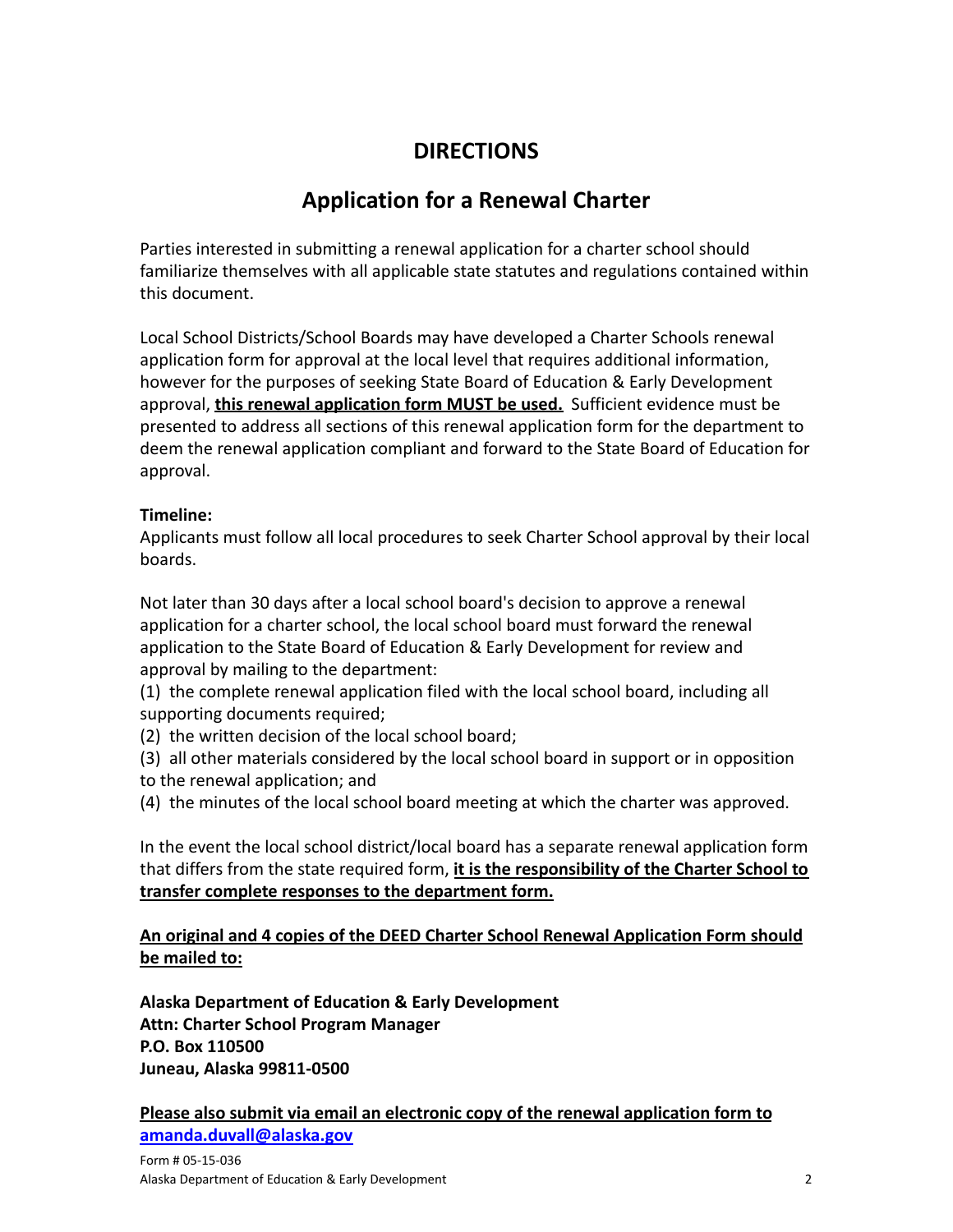A renewal application approved by a local school board and submitted to the department *must be received by the department at least 90 days* before the next regularly scheduled meeting of the State Board of Education and Early Development. See the **[State Board schedule](https://education.alaska.gov/State_Board)** (education.alaska.gov/State Board) for a list of upcoming Board meetings.

A renewal application for a charter school approved by a local school board may not be submitted to the department more than 12 months before the expiration of the existing contract.

#### **Required Format:**

- 1. Not more than 200 pages single-sided, *unbound,* in 12 point font.
- 2. ALL pages numbered in consecutive order (i.e. 1, 2, 3, …200).
- 3. A table of contents.
- 4. Follow in numerical order the numbered sections and sub-elements of the application.
- 5. ALL numbered sections and sub-elements must be addressed.

Upon receipt, the renewal application will go through a technical review committee to determine if any additional information is necessary. Addressing each section with sufficient detail and evidence examples will decrease the likelihood of additional information being requested.

Once the technical review committee agrees the applicant has demonstrated compliance, the renewal application will be scheduled to be addressed by the State Board of Education & Early Development at their next meeting.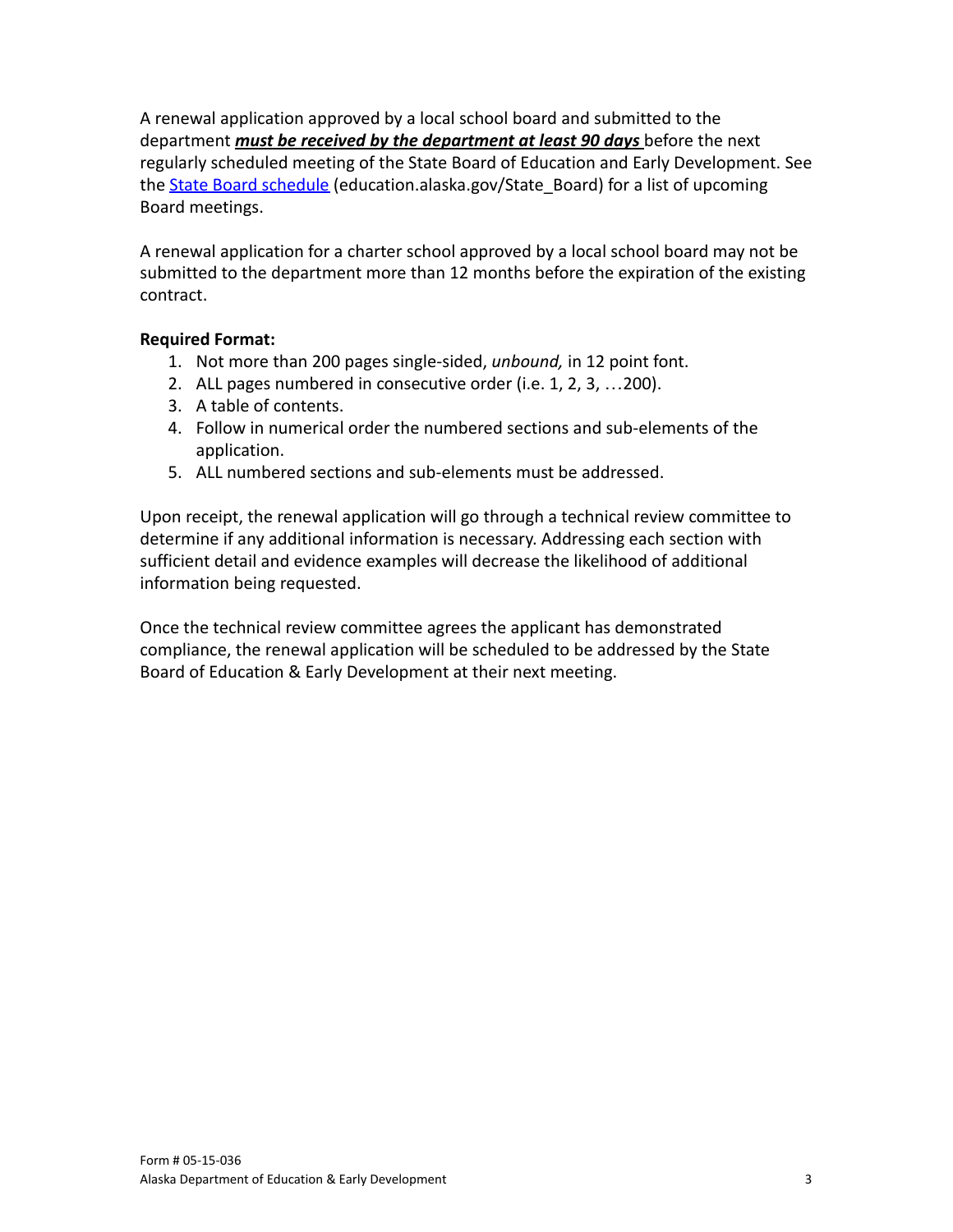# **Charter School Renewal Application**

**Please provide narrative responses to the following areas. If referencing evidence within a document that is included as an appendix, please also provide sufficient detail in the narrative response for review purposes.**

# **Section 1: Establishment of the Charter at the local level**

- *i.* Provide the primary purpose of the charter and how it specifically differs from other educational options available in the community. Provide a narrative to describe how the charter has changed since the last application. *AS 14.03.265(a)(1-3)*
- *ii.* Provide evidence of the local school board approval of the reapplication for the charter school marked as Appendix A. *AS 14.03.250(b)*
- *iii.* Provide evidence of the signed contract between the charter school and the local school board containing all required elements under AS 14.03.255(c) marked as Appendix B. *AS 14.03.255(c)(1-14)*
- *iv.* Provide either the charter school's bylaws marked as Appendix C **or** an indication on the signed assurance page that the bylaws previously submitted to the department in the initial application or previous renewal applications have not changed. *4 AAC 33.110(a)(4)*
- *v.* Provide evidence of the Academic Policy Committee (APC) consisting of parents of students attending the school, teachers, and school employees. Evidence includes a list of the members of the APC and their qualifications, as well as the written minutes from meetings where the charter school met with the academic policy committee to fulfill the requirement of at least once each year monitoring the progress in achieving the committee's policies and goals. Mark as Appendix D. *AS 14.03.250(a), AS 14.03.255(b)(4), 4 AAC 33.110(a)(1)*

References: AS 14.03.250. Application for charter schools, AS 14.03.255(c)(1-14) Organization and operation of a charter school, AS 14.03.265 Admission, 4 AAC 33.110 Charter school application and review procedure.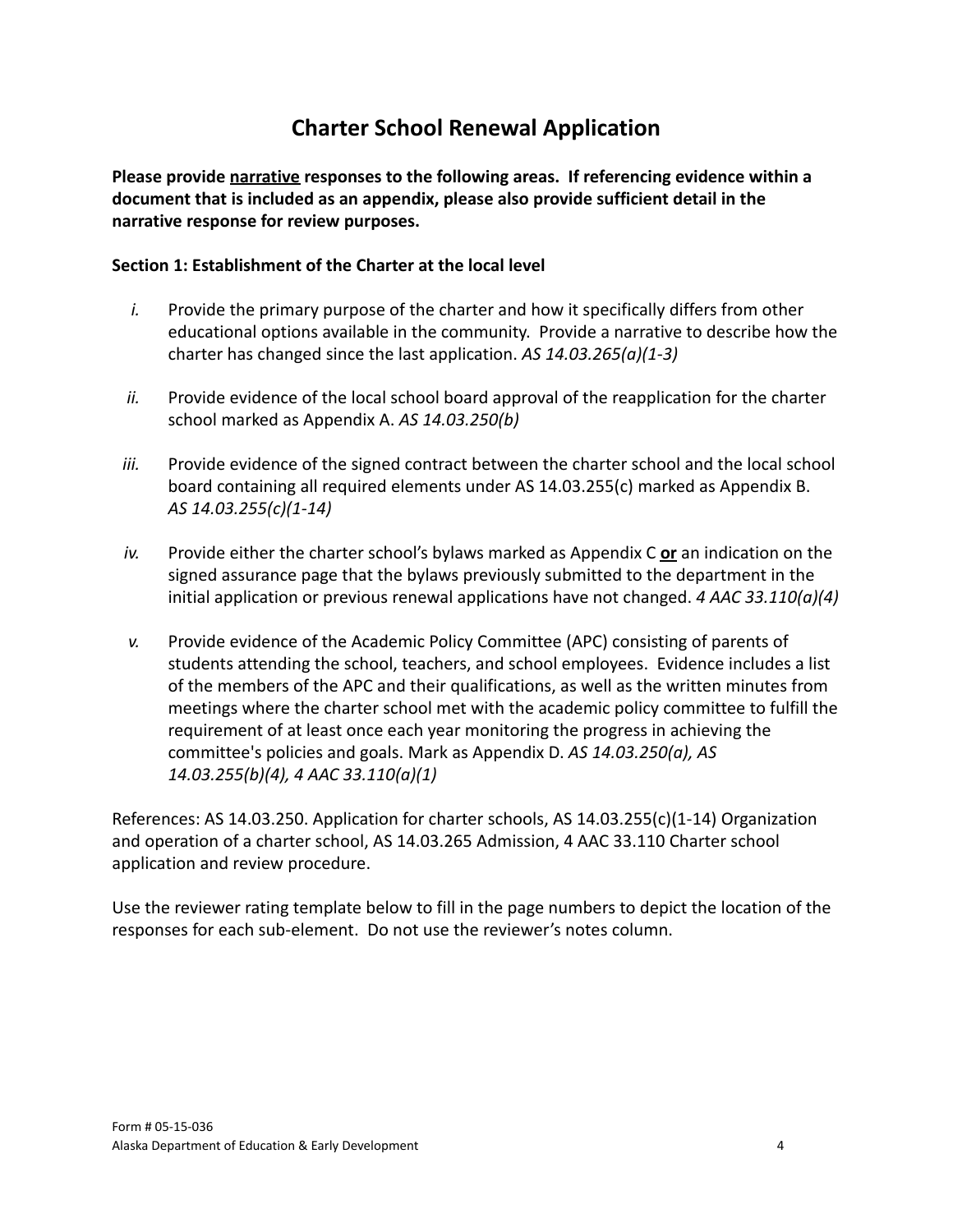| <b>Reviewer Rating Template</b>                                       |                                                                   |                                                       |  |
|-----------------------------------------------------------------------|-------------------------------------------------------------------|-------------------------------------------------------|--|
| Section 1                                                             | Page Number location(s) of<br>response(s) including<br>Appendices | Reviewer's notes<br>Rating:<br>Compliant/Noncompliant |  |
| Purpose                                                               |                                                                   |                                                       |  |
| Evidence of board approval                                            |                                                                   |                                                       |  |
| Evidence of signed contract<br>with all required elements             | See required element below<br>(items 1-14)                        |                                                       |  |
| 1. Description of<br>educational program                              |                                                                   |                                                       |  |
| 2. Specific levels of<br>achievement for the<br>education program     |                                                                   |                                                       |  |
| 3. Admissions Policy and<br>Procedures                                |                                                                   |                                                       |  |
| 4. Administrative<br>Policies                                         |                                                                   |                                                       |  |
| 5. Statement of Charter<br>funding                                    |                                                                   |                                                       |  |
| Method of<br>6.<br>accountability for<br>receipts and<br>expenditures |                                                                   |                                                       |  |
| 7. Location and<br>description of facility                            |                                                                   |                                                       |  |
| Name of teachers<br>8.<br>who by agreement                            |                                                                   |                                                       |  |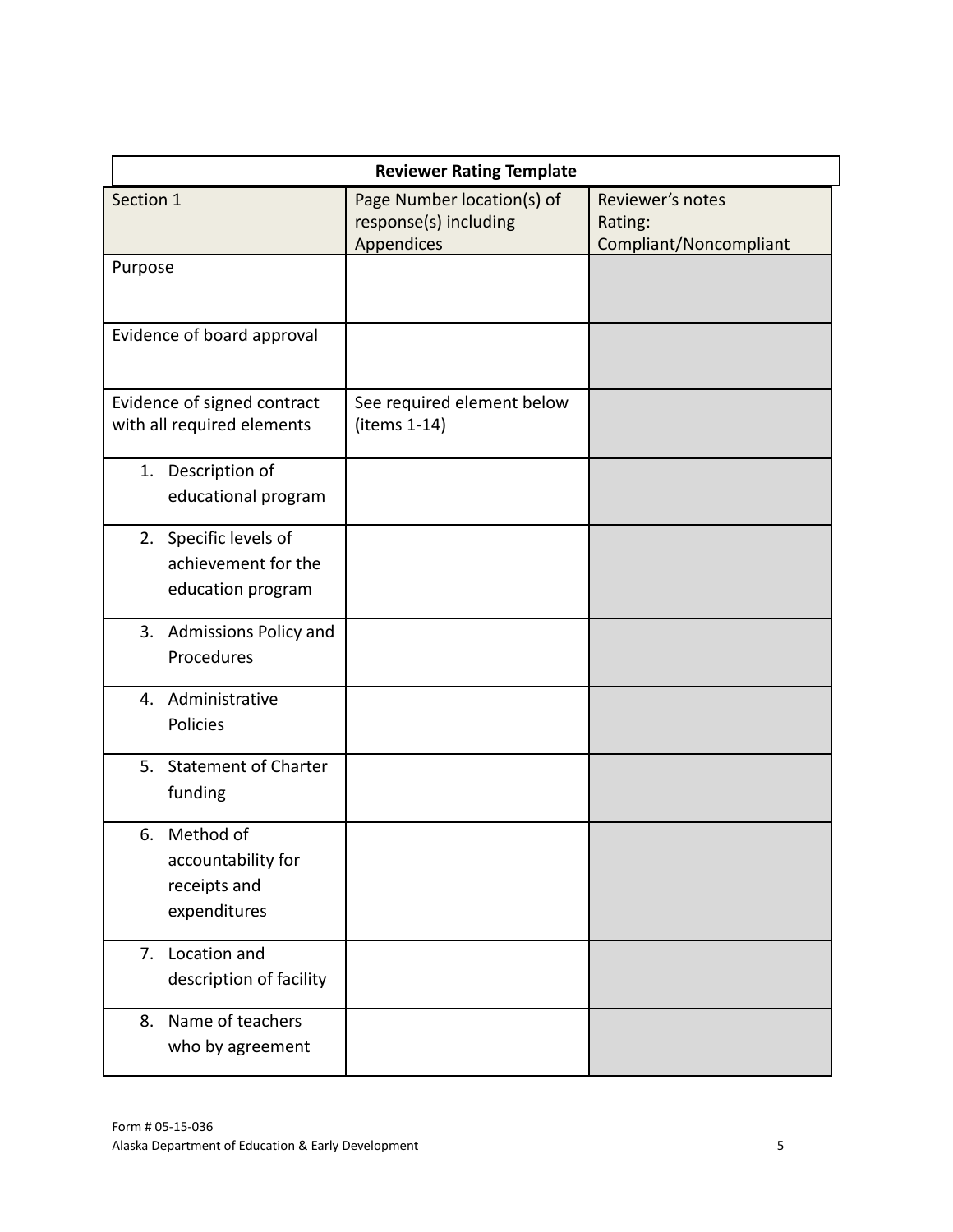| will teach in the<br>charter                                                   |                                                                              |  |
|--------------------------------------------------------------------------------|------------------------------------------------------------------------------|--|
| Teacher to student<br>9.<br>ratio                                              |                                                                              |  |
| 10. Number of students<br>to be served                                         |                                                                              |  |
| 11. Term of contract (not<br>to exceed 10 years)                               |                                                                              |  |
| 12. Termination Clause                                                         |                                                                              |  |
| 13. Statement of state<br>and federal law<br>compliance                        |                                                                              |  |
| 14. Exemptions or<br>requirements<br>included in contract                      |                                                                              |  |
| Evidence of bylaws or<br>assurance                                             | <b>Update &amp; revise bylaws</b><br>to include a<br><b>Member at Large.</b> |  |
| Evidence of APC, including list<br>of names/qualifications,<br>meeting minutes |                                                                              |  |

# **Section 2: Organization and Administration**

- *i.* Provide information on how the charter school is administered to ensure that the terms of the contract required by AS 14.03.255 (c) are being met; including who is responsible and what mechanism(s) they use. *AS 14.03.255(b)(2)*
- *ii.* Provide the written administrative policy manual utilized by the charter **or** an indication on the signed assurance page that the policy manual submitted to the department in the initial application or previous renewal applications has not changed. Mark as Appendix E. *4 AAC 33.110(a)(13)*
- *iii.* Provide evidence that the charter school met regularly with parents and with teachers of the charter school to review, evaluate, and improve operations of the charter school, including any review recommendations. *AS 14.03.255(b)(3)*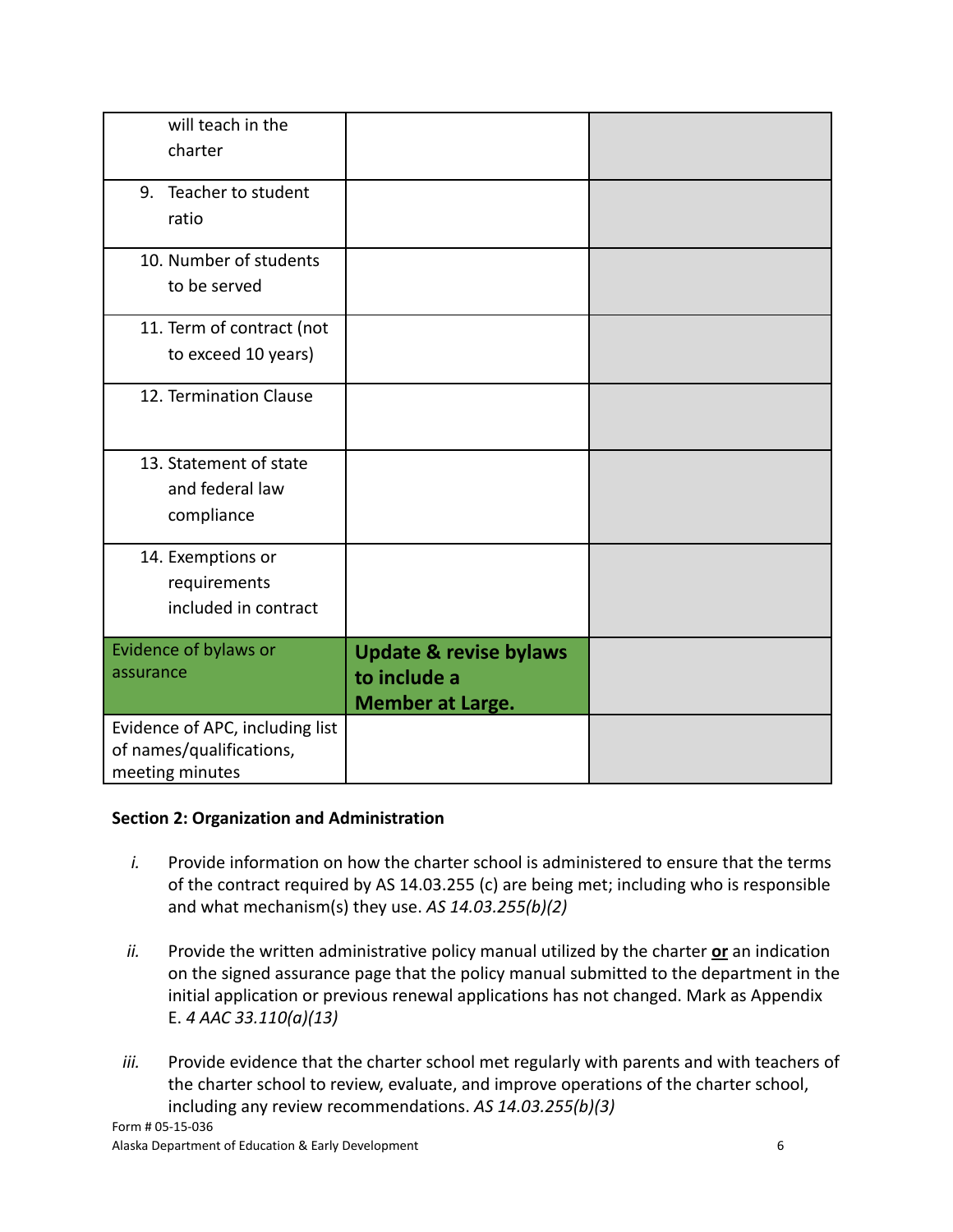- *iv.* Provide evidence that the charter school met with the APC at least once a year to monitor progress in achieving the committee's policies and goals. *AS 14.03.255(b)(4)*
- *v.* Provide a description of the school schedule and calendar. *4 AAC 33.110(a)(9)*
- *vi.* If applicable: Provide information on alternative educational options for students not wishing to attend the charter if the charter school is the only school in the community. *4 AAC 33.110(a)(12)*

References: AS 14.03.255. Organization and operation of a charter school, 4 AAC 33.110 Charter school application and review procedure.

| <b>Reviewer Rating Template</b>                                                  |                                                                   |                                                       |  |
|----------------------------------------------------------------------------------|-------------------------------------------------------------------|-------------------------------------------------------|--|
| Section 2                                                                        | Page Number location(s) of<br>response(s) including<br>Appendices | Reviewer's notes<br>Rating:<br>Compliant/Noncompliant |  |
| Description of administrative<br>oversight                                       |                                                                   |                                                       |  |
| Evidence of written<br>administrative policy manual<br>or assurance              |                                                                   |                                                       |  |
| Evidence of regular parent<br>and teacher contacts for<br>continuous improvement |                                                                   |                                                       |  |
| Evidence of annual APC<br>meeting                                                |                                                                   |                                                       |  |
| Description of school<br>schedule and calendar                                   |                                                                   |                                                       |  |
| Alternative options for<br>students if no other<br>educational program exists    | May be "not applicable"                                           |                                                       |  |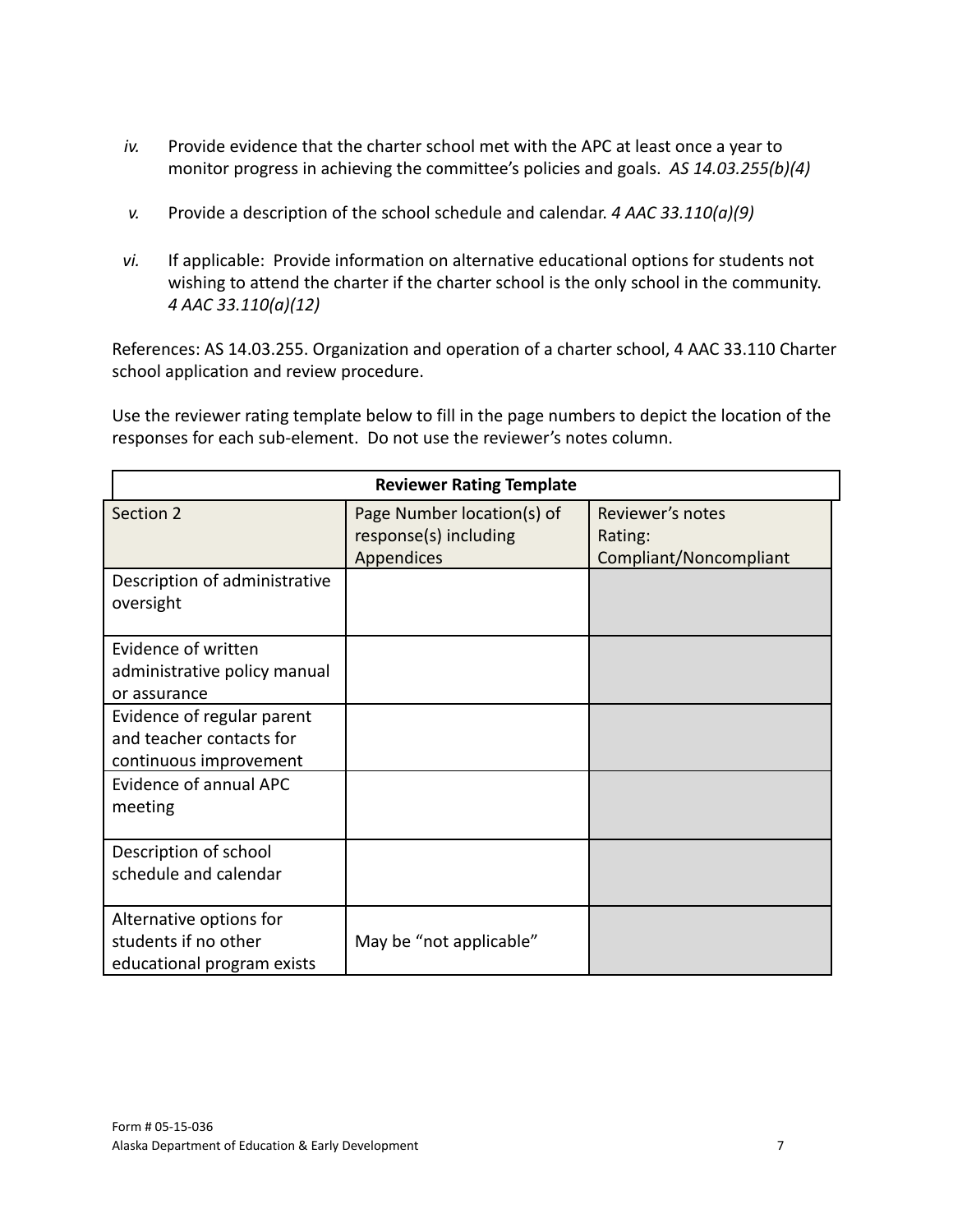# **Section 3: Educational Program and Student Achievement**

- *i.* Provide a description of the educational program to be offered at the charter school including specific teaching methods that benefit an age group, grade level or specific type of student and examples of curriculum utilized. *AS 14.03.255(c)(1), AS 14.03.265(a)(1-3), 4 AAC 33.110(a)(5)*
- *ii.* Provide evidence of a written instructional program that addresses state content standards under 4 AAC 04 and aligns with the content on the statewide assessment system under 4 AAC 06.710-4 AAC 06.790 marked as Appendix F. *4 AAC 33.110(a)(6)*
- iii. Provide a description of plans for serving special education, vocational education, gifted, and bilingual students. *4 AAC 33.110(a)(10)*
- *iv.* Provide the written objectives for program achievement desired by the charter. Include information on the progress of the charter to date in reaching the objectives. Include in this section information on ASPI star rating, comparisons of state assessments for the school to district and state averages, as well as student performance by disaggregated groups. Include a synopsis of how students in your school are performing. Also include information on how the charter addresses the needs of students who do not perform at acceptable levels of proficiency. *4 AAC 33.110(a)(7)*
- *v.* Provide a description of the mechanisms for student assessment utilized in addition to those required by state law*. 4 AAC 33.110(a)(5)*

References: AS 14.03.255. Organization and operation of a charter school, AS 14.03.265 Admission, 4 AAC 33.110 Charter School application and review procedure.

| <b>Reviewer Rating Template</b>                                                                                                    |                                                                   |                                                       |  |
|------------------------------------------------------------------------------------------------------------------------------------|-------------------------------------------------------------------|-------------------------------------------------------|--|
| Section 3                                                                                                                          | Page Number location(s) of<br>response(s) including<br>Appendices | Reviewer's notes<br>Rating:<br>Compliant/Noncompliant |  |
| Description of educational<br>program                                                                                              |                                                                   |                                                       |  |
| Evidence of written<br>instructional program that<br>addresses content standards<br>and aligns with statewide<br>assessment system | <b>Add APC to the</b><br>curriculum approval<br>process.          |                                                       |  |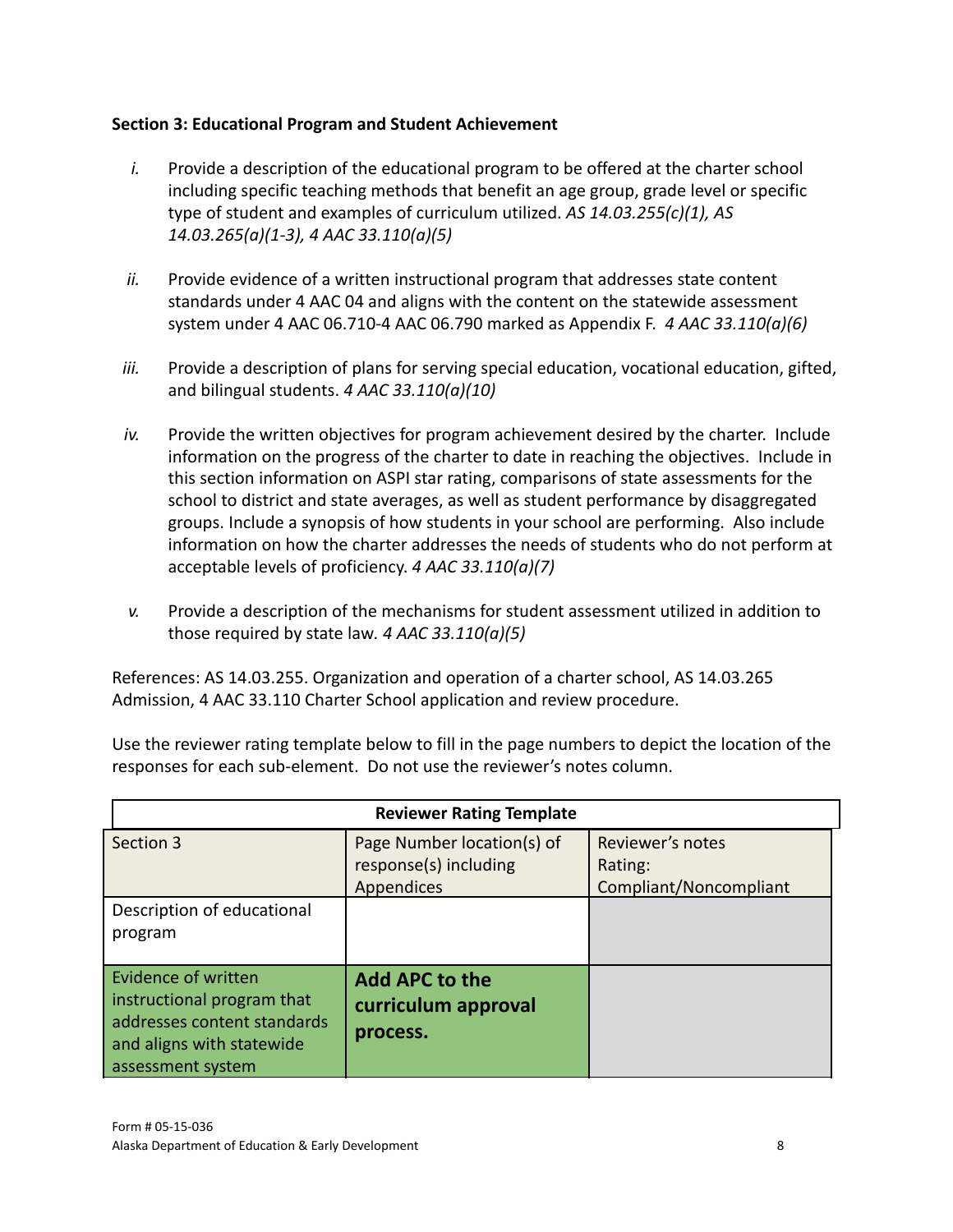| Description of plans for      |  |
|-------------------------------|--|
| serving special education,    |  |
| vocational education, gifted  |  |
| and bilingual students        |  |
| Evidence of written           |  |
| objectives for program        |  |
| achievement, progress on      |  |
| meeting objectives,           |  |
| comparisons of disaggregated  |  |
| assessment data to district   |  |
| and state averages, and plans |  |
| to address students who do    |  |
| not perform at acceptable     |  |
| levels                        |  |
| Description of the            |  |
| mechanisms for student        |  |
| assessment in addition to     |  |
| those required by state law   |  |

# **Section 4: Professional Development**

*i.* Provide a description of and schedule for staff development activities. *4 AAC 33.110(a)(8)*

References: 4 AAC 33.110 Charter School application and review procedure.

| <b>Reviewer Rating Template</b> |                            |                        |  |
|---------------------------------|----------------------------|------------------------|--|
| Section 4                       | Page Number location(s) of | Reviewer's notes       |  |
|                                 | response(s) including      | Rating:                |  |
|                                 | Appendices                 | Compliant/Noncompliant |  |
| Description of and schedule     |                            |                        |  |
| for planned professional        |                            |                        |  |
| development                     |                            |                        |  |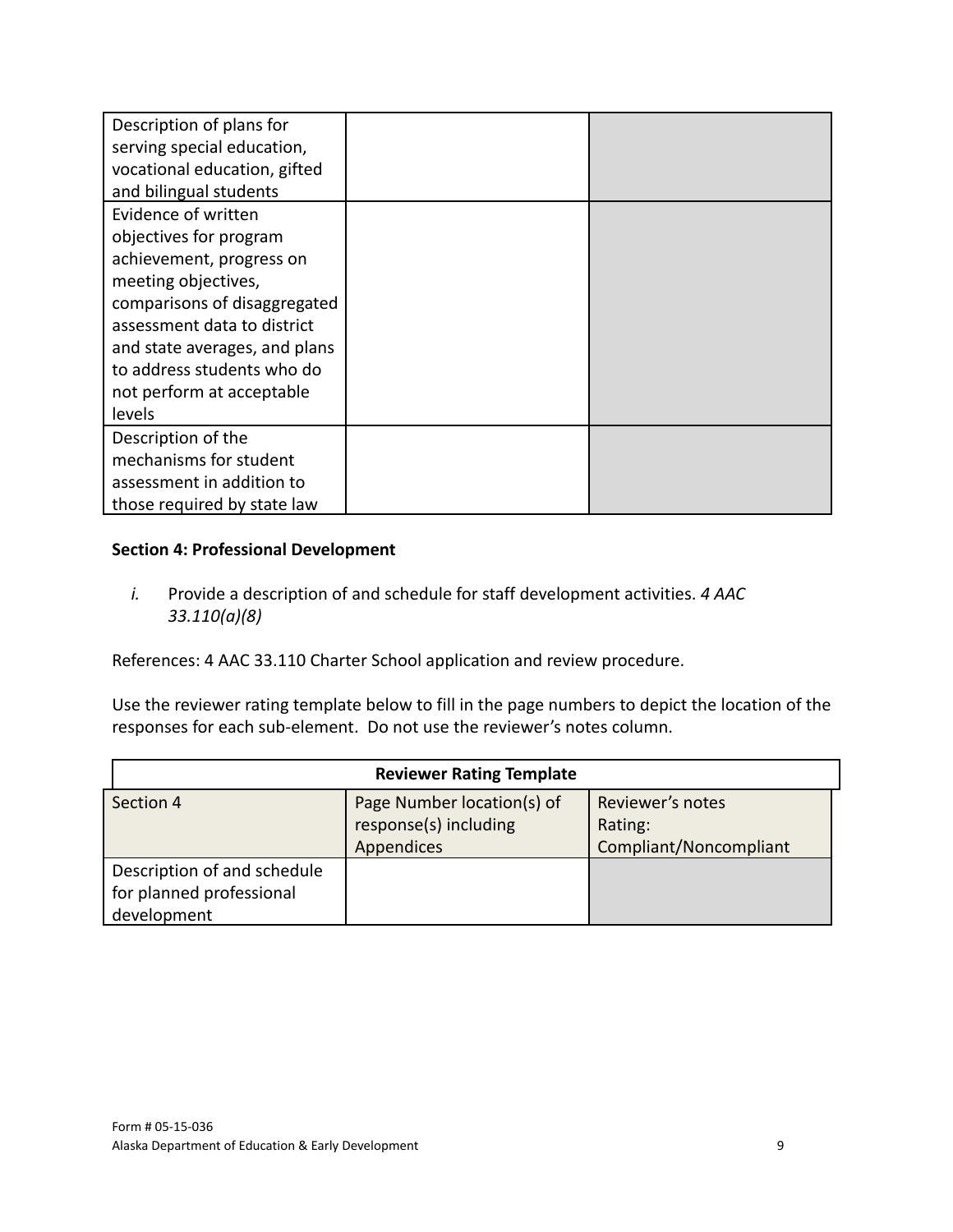#### **Section 5: Facility**

- *i.* Provide the location for the charter school, description of the facility and lease information. *AS 14.03.255(c)(7)(d), 4 AAC 33.110(a)(15)*
- *ii.* Describe the plans for the charter school's facility and any plans for projected growth. *4 AAC 33.110(a)(15)*

References: AS 14.03.255. Organization and operation of a charter school, 4 AAC 33.110 Charter School application and review procedure.

Use the reviewer rating template below to fill in the page numbers to depict the location of the responses for each sub-element. Do not use the reviewer's notes column.

| <b>Reviewer Rating Template</b>                                                                                              |                                                                   |                                                       |  |
|------------------------------------------------------------------------------------------------------------------------------|-------------------------------------------------------------------|-------------------------------------------------------|--|
| Section 5                                                                                                                    | Page Number location(s) of<br>response(s) including<br>Appendices | Reviewer's notes<br>Rating:<br>Compliant/Noncompliant |  |
| Description of facility and<br>location of the charter school<br>including addressing district<br>leased space if applicable |                                                                   |                                                       |  |
| Evidence of a written facility<br>plans                                                                                      |                                                                   |                                                       |  |

#### **Section 6: Admission**

- *i.* Provide the written admission policies and procedures utilized by the charter. Please include evidence that the school is ensuring an equal and bias-free access to all eligible students. Mark as Appendix G. *AS 14.03.255(c)(3), 4 AAC 33.110(a)(11)*
- *ii.* Provide a written student recruitment process, including a lottery or random drawing mechanism for enrollment if applicants exceed the school's capacity. Please include information in this section describing enrollment and waitlist numbers for the past 3-5 years. Mark as Appendix H. *AS 14.03.265(b), 4 AAC 33.110(a)(17)*

References: AS 14.03.255. Organization and operation of a charter school, AS 14.02.265 Admission, 4 AAC 33.110 Charter School application and review procedure.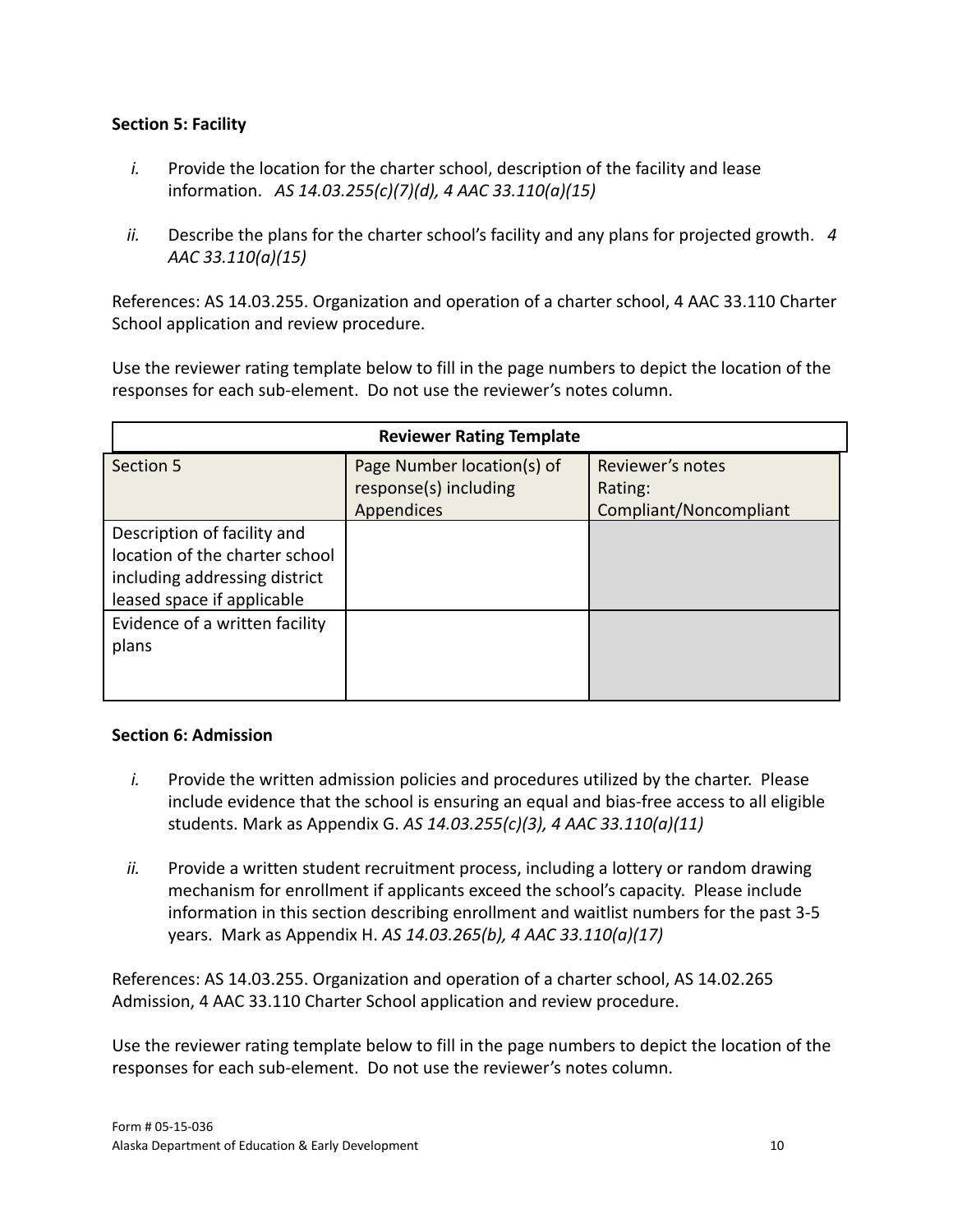|                                                                                                       | <b>Reviewer Rating Template</b>                                                                                  |                                                       |
|-------------------------------------------------------------------------------------------------------|------------------------------------------------------------------------------------------------------------------|-------------------------------------------------------|
| Section 6                                                                                             | Page Number location(s) of<br>response(s) including<br>Appendices                                                | Reviewer's notes<br>Rating:<br>Compliant/Noncompliant |
| <b>Evidence of written</b><br>admission policies and<br>procedures                                    | • Develop our own<br>lottery process?<br>• Part-time<br>enrollment?<br>• Allow enrollment<br>at private schools? |                                                       |
| Evidence of a written student<br>recruitment process,<br>including enrollment and<br>waitlist numbers |                                                                                                                  |                                                       |

#### **Section 7: Fiscal**

- *i.* Provide a written budget summary and financial plan, including a statement of the charter school's funding allocation from the local school board and costs assignable to the charter school program budget. Information in this section should explicitly detail the amount and sources of the revenue streams; the specific indirect rate (not to exceed 4%) and details of what the indirect rate charges cover; as well as the charter's eligibility to receive additional revenue over the 2.65 mills required in the foundation formula. Projected budget marked as Appendix I. *AS 14.03.255(c)(5), 4 AAC 33.110(a)(14)(A)*
- ii. Provide a signed assurance that:
	- the charter school follows all district approved practices to account for receipts and expenditures;
	- the charter school has been successful in ending each year with a zero or positive fund balance;
	- all audit reports to date indicate the school has met its obligation to ensure the fiscal integrity of the school's financial operation. *AS 14.03.255(b)(1)(c)(6)*

References: AS 14.03.255. Organization and operation of a charter school, AS 14.02.265 Admission, 4 AAC 33.110 Charter School application and review procedure.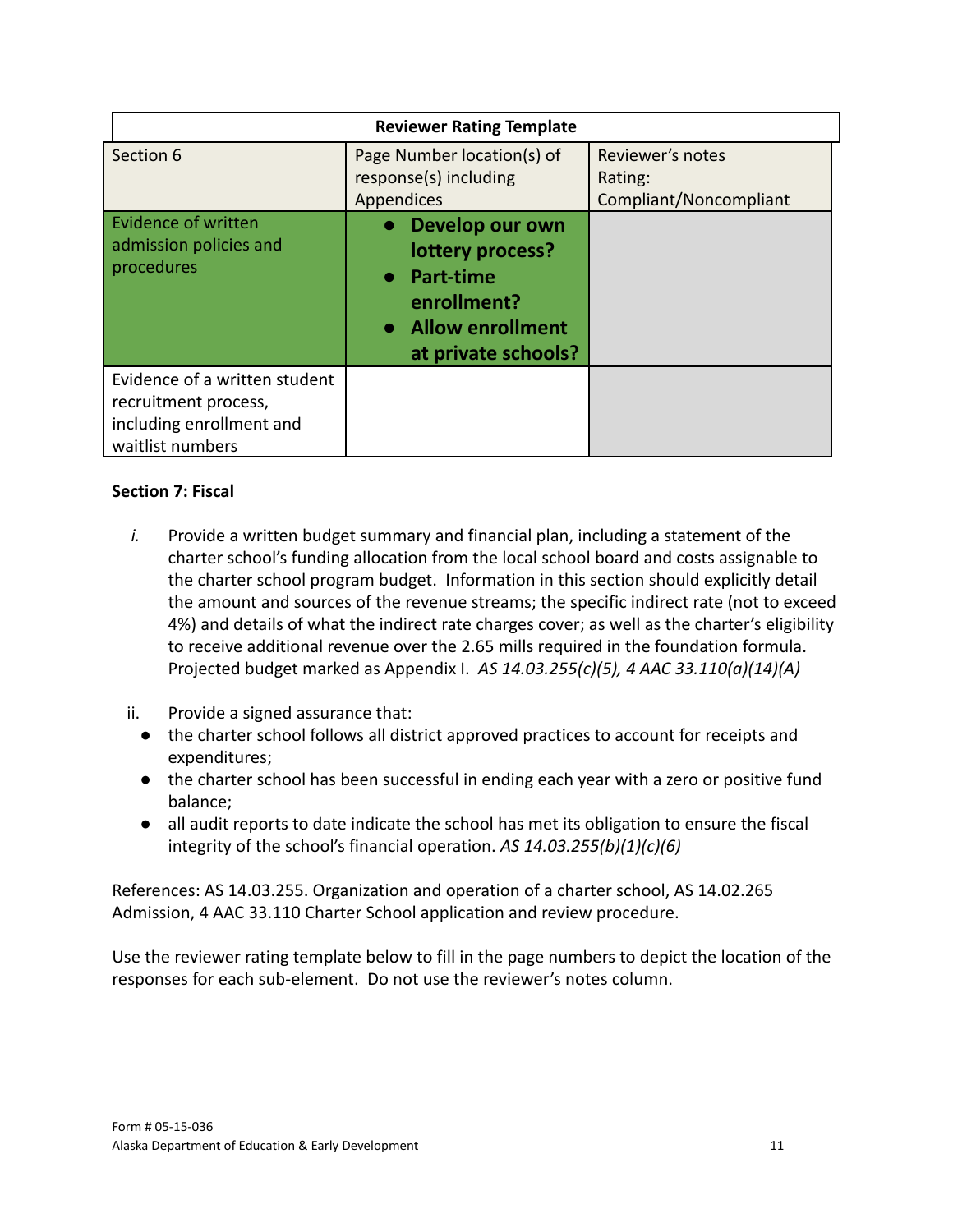| <b>Reviewer Rating Template</b> |                            |                        |  |
|---------------------------------|----------------------------|------------------------|--|
| Section 7                       | Page Number location(s) of | Reviewer's notes       |  |
|                                 | response(s) including      | Rating:                |  |
|                                 | Appendices                 | Compliant/Noncompliant |  |
| Evidence of a budget plan       |                            |                        |  |
| Evidence of assurance           |                            |                        |  |

#### **Section 8: Transportation**

*i.* Provide the district charter school transportation policy, if proposed or adopted, marked as Appendix J. *4 AAC 33.110(a)(19)*

References: AS 14.03.255. Organization and operation of a charter school, AS 14.02.265 Admission, 4 AAC 33.110 Charter School application and review procedure, AS 14.09.010 Transportation (e)(1-3)(f)(g), 4 AAC 27.057 Charter School Transportation policy.

| <b>Reviewer Rating Template</b> |                                                                   |                                                       |  |
|---------------------------------|-------------------------------------------------------------------|-------------------------------------------------------|--|
| Section 8                       | Page Number location(s) of<br>response(s) including<br>Appendices | Reviewer's notes<br>Rating:<br>Compliant/Noncompliant |  |
| Plans for pupil transportation  |                                                                   |                                                       |  |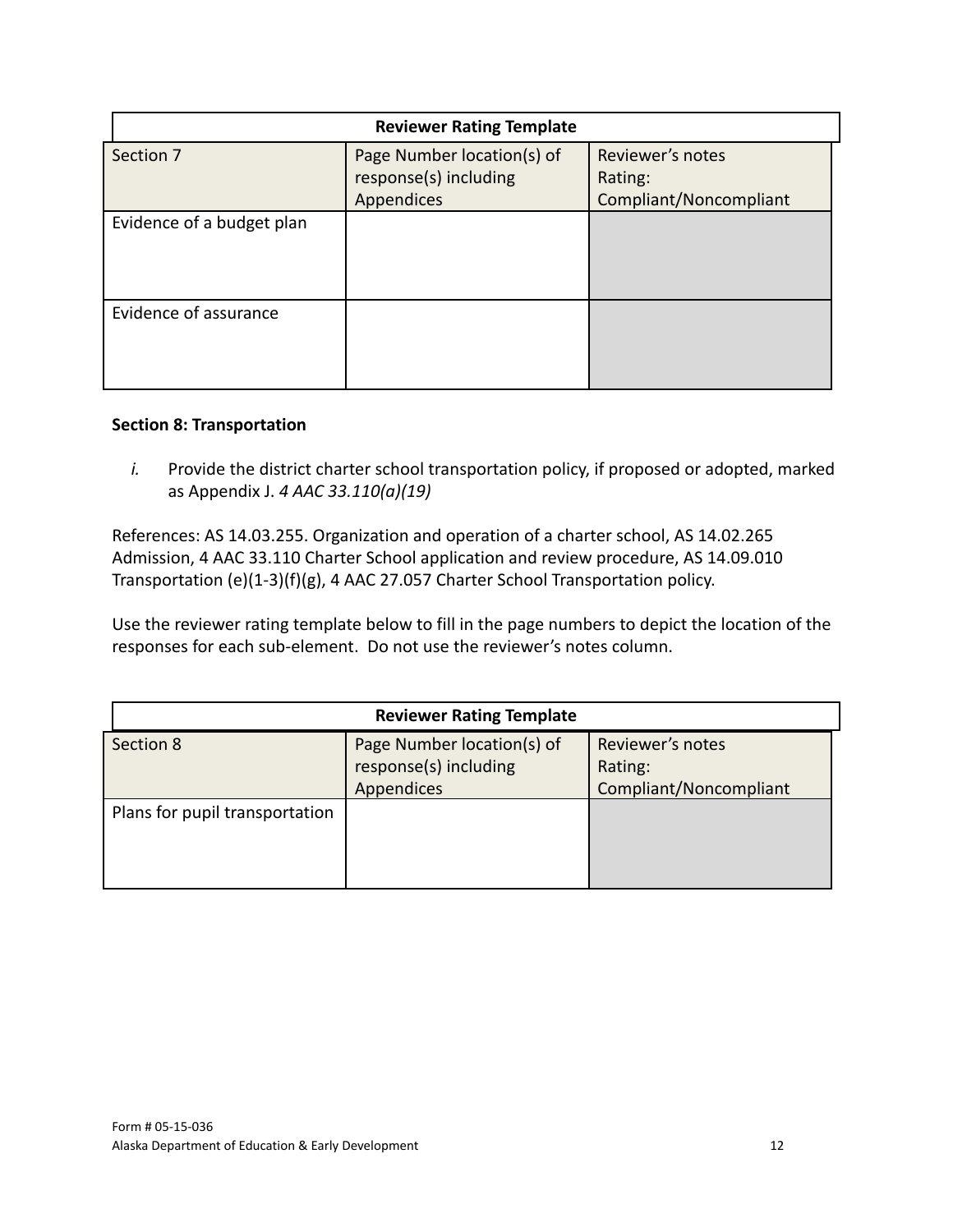**Charter Schools Assurance Page**

**By signing this document, the school district files its assurance that the statements, documents and/or information listed below is in compliance with all state and federal laws and regulations.**

The charter school bylaws previously submitted to the department in the initial application or previous renewal applications have not changed. 4 AAC 33.110(a)(4)

The charter school administrative policy manual submitted to the department in the initial application or previous renewal applications has not changed. 4 AAC 33.110(a)(13)

The charter school follows all district approved practices to account for receipts and expenditures. AS 14.03255(b)(1)(c)(6), 4 AAC 33.110(a)(14)(B)

The charter school has been successful in ending each year with a zero or positive fund balance. AS 14.03255(b)(1)

All audit reports to date indicate the charter school has met its obligation to ensure the fiscal integrity of the school's financial operation. AS 14.03255(b)(2)(c)(13)

| Date: the controller |
|----------------------|
|                      |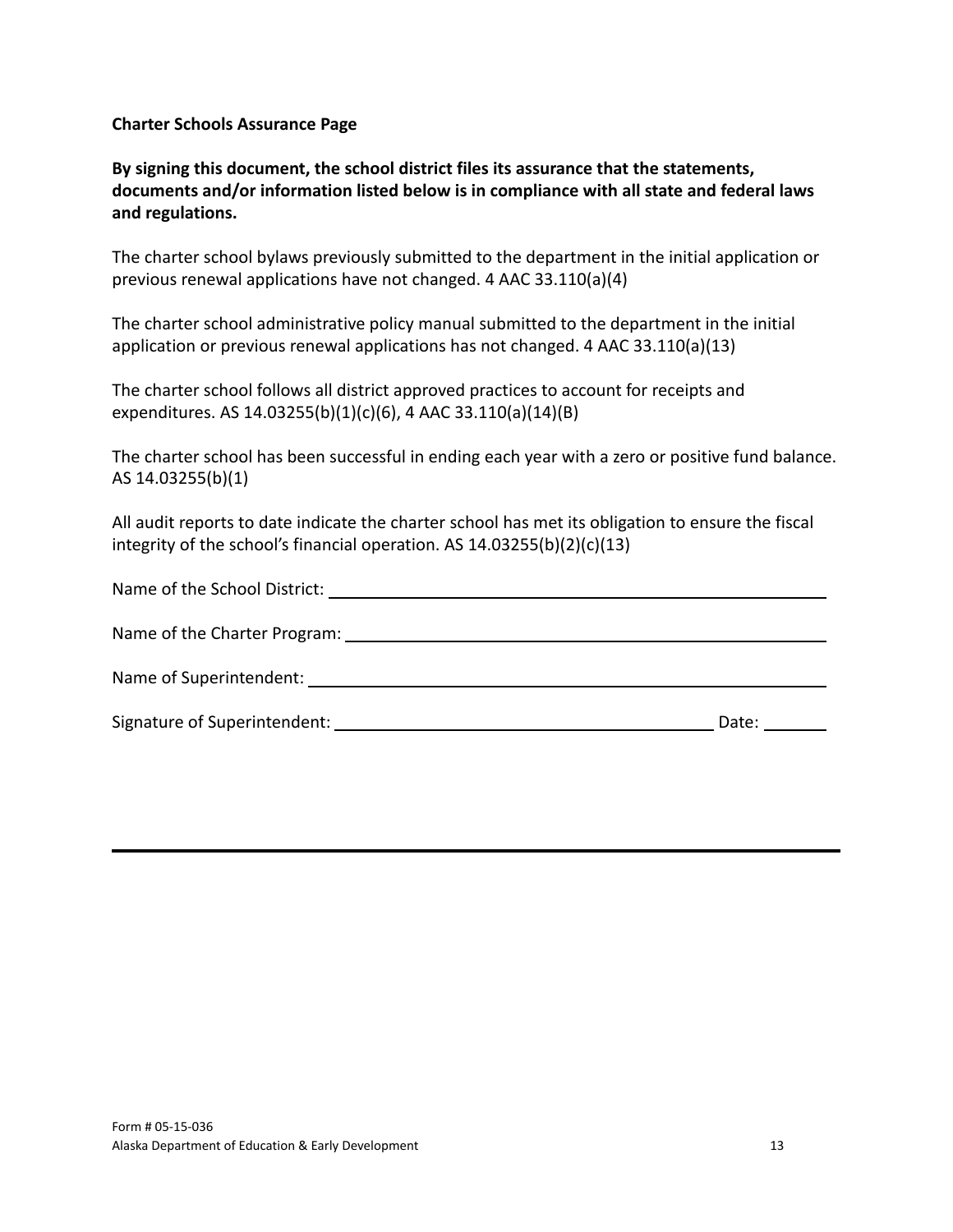#### **Alaska State Charter School Statutes**

#### **Sec. 14.03.250. Application for charter school.**

(a) A local school board shall prescribe an application procedure for the establishment of a charter school in that school district. The application procedure must include provisions for an academic policy committee consisting of parents of students attending the school, teachers, and school employees and a proposed form for a contract between a charter school and the local school board, setting out the contract elements required under [AS 14.03.255\(](http://www.legis.state.ak.us/basis/statutes.asp#14.03.255)c).

(b) A decision of a local school board approving or denying an application for a charter school must be in writing, must be issued within 60 days after the application, and must include all relevant findings of fact and conclusions of law.

(c) If a local school board approves an application for a charter school, the local school board shall forward the application to the State Board of Education and Early Development for review and approval.

(d) If a local school board denies an application for a charter school, the applicant may appeal the denial to the commissioner. The appeal to the commissioner shall be filed not later than 60 days after the local school board issues its written decision of denial. The commissioner shall review the local school board's decision to determine whether the findings of fact are supported by substantial evidence and whether the decision is contrary to law. A decision of the commissioner upholding the denial by the local school board may be appealed within 30 days to the State Board of Education and Early Development.

(e) If the commissioner approves a charter school application, the commissioner shall forward the application to the State Board of Education and Early Development for review and approval. The application shall be forwarded not later than 30 days after the commissioner issues a written decision. The State Board of Education and Early Development shall exercise independent judgment in evaluating the application.

(f) A local school board that denied an application for a charter school approved by the state board on appeal shall operate the charter school as provided in [AS 14.03.255](http://www.legis.state.ak.us/basis/statutes.asp#14.03.255) - 14.03.290. [This statute applies to charter school applications filed with a local school board on or after July 1, 2014.]

# **Sec. 14.03.253. Charter school application appeal.**

(a) In an appeal to the commissioner under [AS 14.03.250](http://www.legis.state.ak.us/basis/statutes.asp#14.03.250), the commissioner shall review the record before the local school board. The commissioner may request written supplementation of the record from the applicant or the local school board. The commissioner may

(1) remand the appeal to the local school board for further review;

(2) approve the charter school application and forward the application to the State Board of Education and Early Development with or without added conditions; or

(3) uphold the decision denying the charter school application; if the commissioner upholds a local school board's decision to deny a charter school application and the applicant appeals to the State Board of Education and Early Development, the commissioner shall immediately forward the application and record to the State Board of Education and Early Development.

(b) In an appeal to the State Board of Education and Early Development of a denial of a charter school application under (a)(3) of this section, the state board shall determine, based on Form # 05-15-036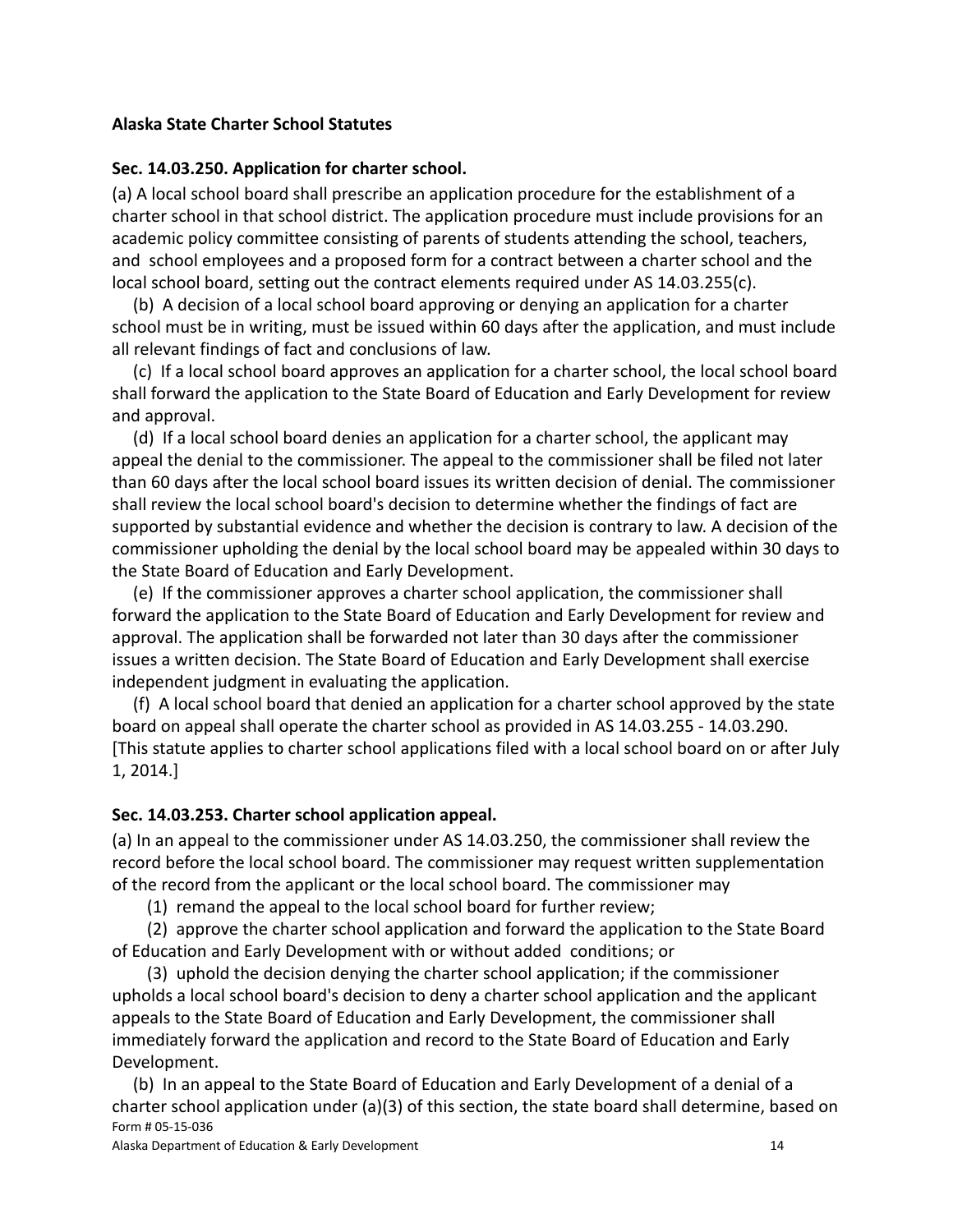the record, whether the commissioner's findings are supported by substantial evidence and whether the decision is contrary to law. The state board shall issue a written decision within 90 days after an appeal.

[This statute applies to charter school applications filed with a local school board on or after July 1, 2014.]

# **Sec. 14.03.255. Organization and operation of a charter school.**

(a) A charter school operates as a school in the local school district except that the charter school (1) is exempt from the local school district's textbook, program, curriculum, and scheduling requirements; (2) is exempt from [AS 14.14.130](http://www.legis.state.ak.us/basis/statutes.asp#14.14.130)(c); the principal of the charter school shall be selected by the academic policy committee and shall select, appoint, or otherwise supervise employees of the charter school; and (3) operates under the charter school's annual program budget as set out in the contract between the local school board and the charter school under (c) of this section. A local school board may exempt a charter school from other local school district requirements if the exemption is set out in the contract. A charter school is subject to tests required by the department.

(b) A charter school shall

(1) keep financial records of the charter school;

(2) oversee the operation of the charter school to ensure that the terms of the contract required by (c) of this section are being met;

(3) meet regularly with parents and with teachers of the charter school to review, evaluate, and improve operations of the charter school; and

(4) meet with the academic policy committee at least once each year to monitor progress in achieving the committee's policies and goals.

(c) A charter school shall operate under a contract between the charter school and the local school board. A contract must contain the following provisions:

(1) a description of the educational program;

(2) specific levels of achievement for the education program;

(3) admission policies and procedures;

(4) administrative policies;

(5) a statement of the charter school's funding allocation from the local school board and costs assignable to the charter school program budget;

(6) the method by which the charter school will account for receipts and expenditures;

(7) the location and description of the facility;

(8) the name of the teacher, or teachers, who, by agreement between the charter school and the teacher, will teach in the charter school;

(9) the teacher-to-student ratio;

(10) the number of students served;

(11) the term of the contract, not to exceed a term of 10 years;

(12) a termination clause providing that the contract may be terminated by the local school board for the failure of the charter school to meet educational achievement goals or fiscal management standards, or for other good cause;

(13) a statement that the charter school will comply with all state and federal requirements for receipt and use of public money;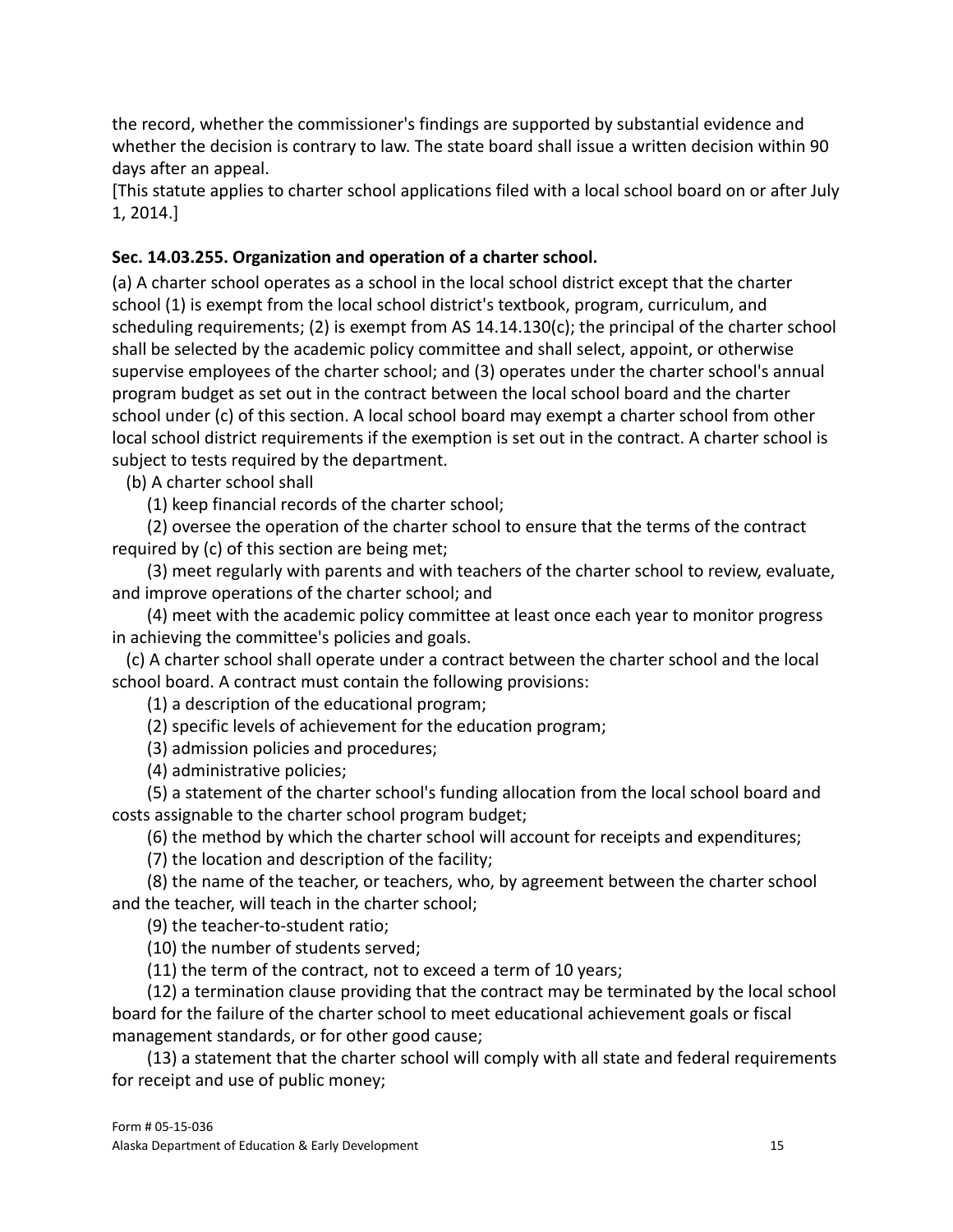(14) other requirements or exemptions agreed upon by the charter school and the local school board.

(d) A school district shall offer to a charter school the right of first refusal for a lease of space in an existing school district facility or in a facility within the school district that is not currently being used as a public school, if the chief school administrator determines the facility meets requirements for health and safety applicable to public buildings or other public schools in the district. If the school district requires lease payments by a charter school, the school district shall negotiate a lease agreement with the charter school for an amount that does not exceed the true operational costs calculated on a square foot basis for space leased under this subsection.

# **Sec. 14.03.260. Funding for charter school.**

(a) A local school board shall provide an approved charter school with an annual program budget. The budget shall be not less than the amount generated by the students enrolled in the charter school less administrative costs retained by the local school district, determined by applying the indirect cost rate approved by the department up to four percent. Costs directly related to charter school facilities, including rent, utilities, and maintenance, may not be included in an annual program budget for the purposes of calculating the four percent cap on administrative costs under this subsection. A local school board shall provide a charter school with a report itemizing the administrative costs retained by the local school board under this section. The "amount generated by students enrolled in the charter school" is to be determined in the same manner as it would be for a student enrolled in another public school in that school district and includes funds generated by grants, appropriations, federal impact aid, the required local contribution, the local contribution under AS [14.17.410](http://www.legis.state.ak.us/basis/statutes.asp#14.17.410)(c), special needs under [AS](http://www.legis.state.ak.us/basis/statutes.asp#14.17.420) [14.17.420\(](http://www.legis.state.ak.us/basis/statutes.asp#14.17.420)a)(1), and secondary school vocational and technical instruction under [AS](http://www.legis.state.ak.us/basis/statutes.asp#14.17.420) [14.17.420\(](http://www.legis.state.ak.us/basis/statutes.asp#14.17.420)a)(3). A school district shall direct state aid under [AS 14.11](http://www.legis.state.ak.us/basis/statutes.asp#14.11) for the construction or major maintenance of a charter school facility to the charter school that generated the state aid, subject to the same terms and conditions that apply to state aid under [AS 14.11](http://www.legis.state.ak.us/basis/statutes.asp#14.11) for construction or major maintenance of a school facility that is not a charter school.

(b) The program budget of a charter school is to be used for operating expenses of the educational program of the charter school, including purchasing textbooks, classroom materials, and instructional aids.

(c) The charter school shall provide the financial and accounting information requested by the local school board or the Department of Education and Early Development and shall cooperate with the local school district or the department in complying with the requirements of [AS 14.17.910.](http://www.legis.state.ak.us/basis/statutes.asp#14.17.910)

(d) The expenses of housing nonresident students who attend the charter school, including room, board, and other reasonable housing expenses, may not be paid for with state money but may be paid for with funds contributed by sources other than the state.

# **Sec. 14.03.263. Charter school grant program. [Repealed, Sec. 1 ch 100 SLA**

**2003].** Repealed or Renumbered

# **Sec. 14.03.264. Charter school grant program.**

(a) A charter school that is established on or after the effective date of this section may receive a one-time grant from the department equal to the amount of \$500 for each student enrolled in Form # 05-15-036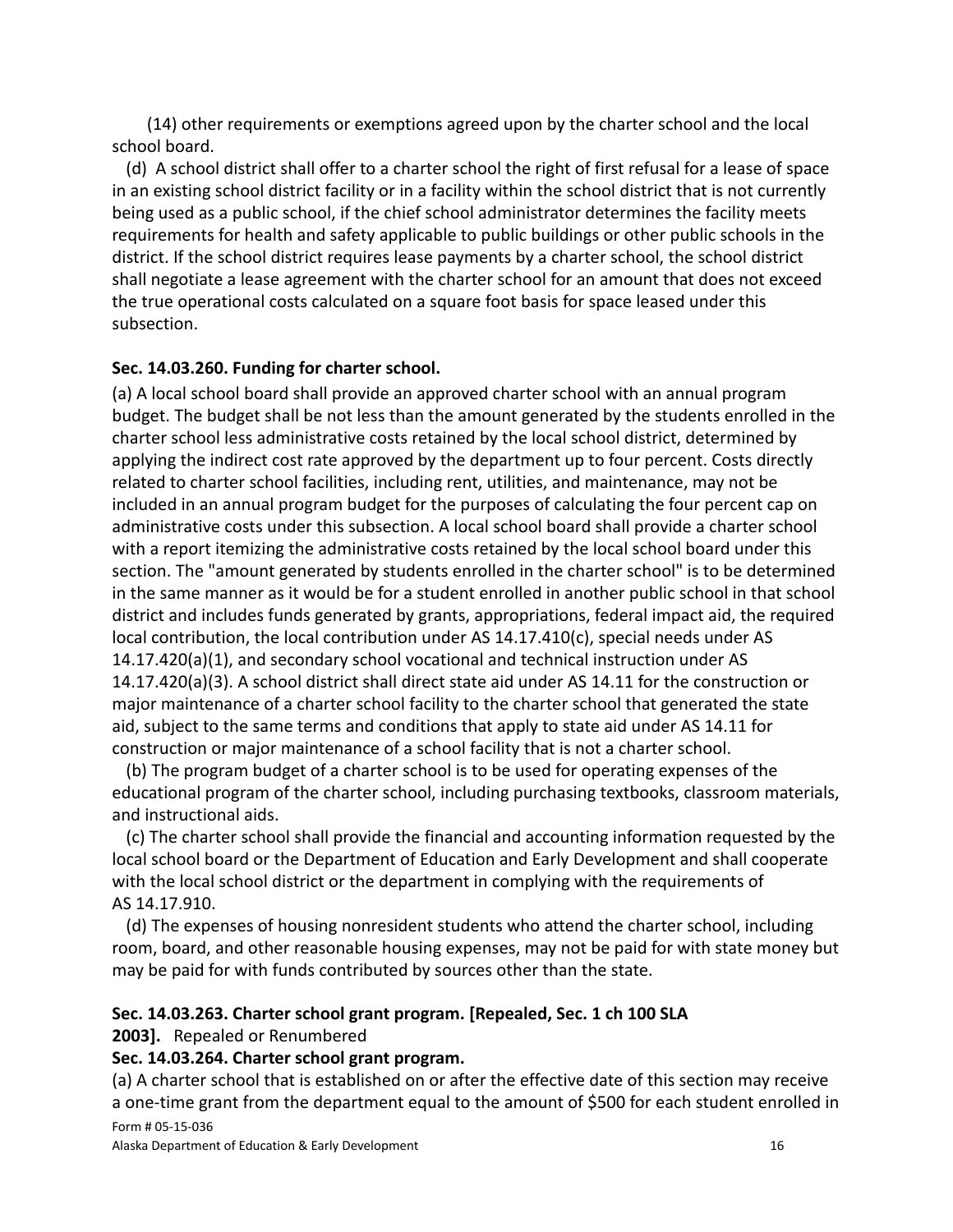the school on October 1 of the first year in which the school applies for the grant. The charter school shall use a grant received under this section to provide educational services. In this subsection, "educational services" includes curriculum development, program development, and special education services.

(b) The department shall establish by regulation procedures for the application for and expenditure of grant funds under (a) of this section.

(c) If the amount appropriated in a fiscal year for the charter school grant program is insufficient to meet the amounts authorized under (a) of this section, the department shall reduce pro rata the per pupil grant amount by the necessary percentage as determined by the department. If a charter school grant is reduced under this subsection, the charter school may apply to the department in a subsequent fiscal year for the balance of the grant amount.

#### **Sec. 14.03.265. Admission.**

(a) The program of a charter school may be designed to serve

(1) students within an age group or grade level;

(2) students who will benefit from a particular teaching method or curriculum; or

(3) nonresident students, including providing domiciliary services for students who need those services, if approved by the board.

(b) A charter school shall enroll all eligible students who submit a timely application, unless the number of those applications exceeds the capacity of the program, class, grade level, or building. In the event of an excess of those applications, the charter school and the local school board shall attempt to accommodate all of those applicants by considering providing additional classroom space and assigning additional teachers from the district to the charter school. If it is not possible to accommodate all eligible students who submit a timely application, students shall be accepted by random drawing. A school board may not require a student to attend a charter school.

(c) In addition to other requirements of law, a charter school shall be nonsectarian.

# **Sec. 14.03.270. Teacher or employee transfers, evaluations, and negotiated agreements.**

(a) A teacher or employee may not be assigned to a charter school unless the teacher or employee consents to the assignment.

(b) All provisions of an existing negotiated agreement or collective bargaining agreement applicable to a teacher or employee of a district apply to that teacher or employee if employed at a charter school in that district, unless the district and the bargaining unit representing the teacher or employee agree to an exemption.

(c) A teacher in a charter school shall be evaluated in an equivalent manner as all other teachers in the district, except that if there is no administrator assigned to the charter school, the local school board, with the agreement of the charter school, shall designate a school district administrator in that district to evaluate a teacher in a charter school.

# **Sec. 14.03.275. Contracts; duration.**

A contract for a charter school may be for a term of no more than 10 years.

# **Sec. 14.03.280. Regulations.**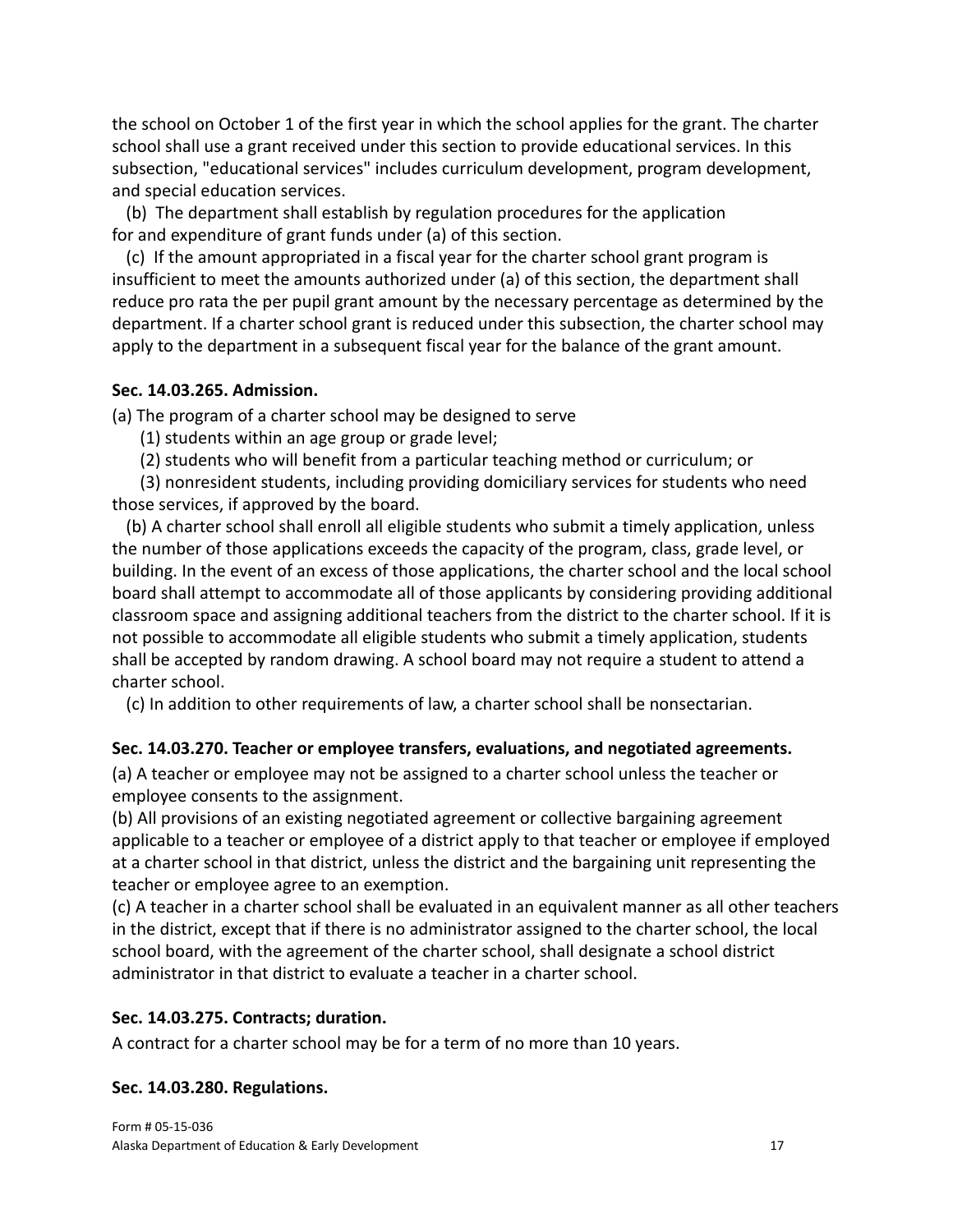The State Board of Education and Early Development may adopt regulations under [AS 44.62](http://www.legis.state.ak.us/basis/statutes.asp#44.62) (Administrative Procedure Act) necessary to implement [AS 14.03.250](http://www.legis.state.ak.us/basis/statutes.asp#14.03.250) - 14.03.290.

#### **Sec. 14.03.290. Definitions.**

In [AS 14.03.250](http://www.legis.state.ak.us/basis/statutes.asp#14.03.250) - 14.03.290,

(1) "academic policy committee" means the group designated to supervise the academic operation of a charter school and to ensure the fulfillment of the mission of a charter school;

(2) "charter school" means a school established under [AS 14.03.250](http://www.legis.state.ak.us/basis/statutes.asp#14.03.250) - 14.03.290 that operates within a public school district;

(3) "local school board" means a borough or city school board or a school board of a regional educational attendance area;

(4) "parent" means a biological, adoptive, or foster parent, or an adult who acts as guardian of a child and makes decisions related to the child's safety, education, and welfare;

(5) "teacher" means a person who serves a school district in a teaching, counseling, or administrative capacity and is required to be certificated in order to hold the position.

# **Sec. 14.07.165 Duties.**

The [State Board of Education and Early Development] shall adopt

(4) regulations requiring approval by the board before a charter school, state boarding school, or a public school may provide domiciliary services.

**Sec. [AS 14.09.010](http://www.legis.state.ak.us/basis/statutes.asp#14.09.010)** is amended by adding new subsections to read:

(e) A school district that provides transportation services under this section shall provide transportation services to students attending a charter school operated by the district under a policy adopted by the district. The policy must:

(1) be developed with input solicited from individuals involved with the charter school, including staff, students, and parents;

(2) at a minimum, provide transportation services for students enrolled in the charter school on a space available basis along the regular routes that the students attending schools in an attendance area in the district are transported; and

(3) be approved by the department.

(f) If a school district fails to adopt a policy under (e) of this section, the school district shall allocate the amount received for each student under (a) of this section to each charter school operated by the district based on the number of students enrolled in the charter school.

(g) Nothing in (e) of this section requires a school district to establish dedicated transportation routes for the exclusive use of students enrolled in a charter school or authorizes a charter school to opt out of a policy adopted by a school district for the purpose of acquiring transportation funding.

# **Sec. [AS 14.17.450](http://www.legis.state.ak.us/basis/statutes.asp#14.17.450)(d)** is amended to read:

(d) If a charter school has a student count of at least 75 but less than 150 for the current year and is in the first three years of operation or had a student count of at least 75 in the previous year of operation,

(1) the adjusted student count for the school shall be calculated by multiplying the student count by the student rate for a school that has a student count of 150; and Form # 05-15-036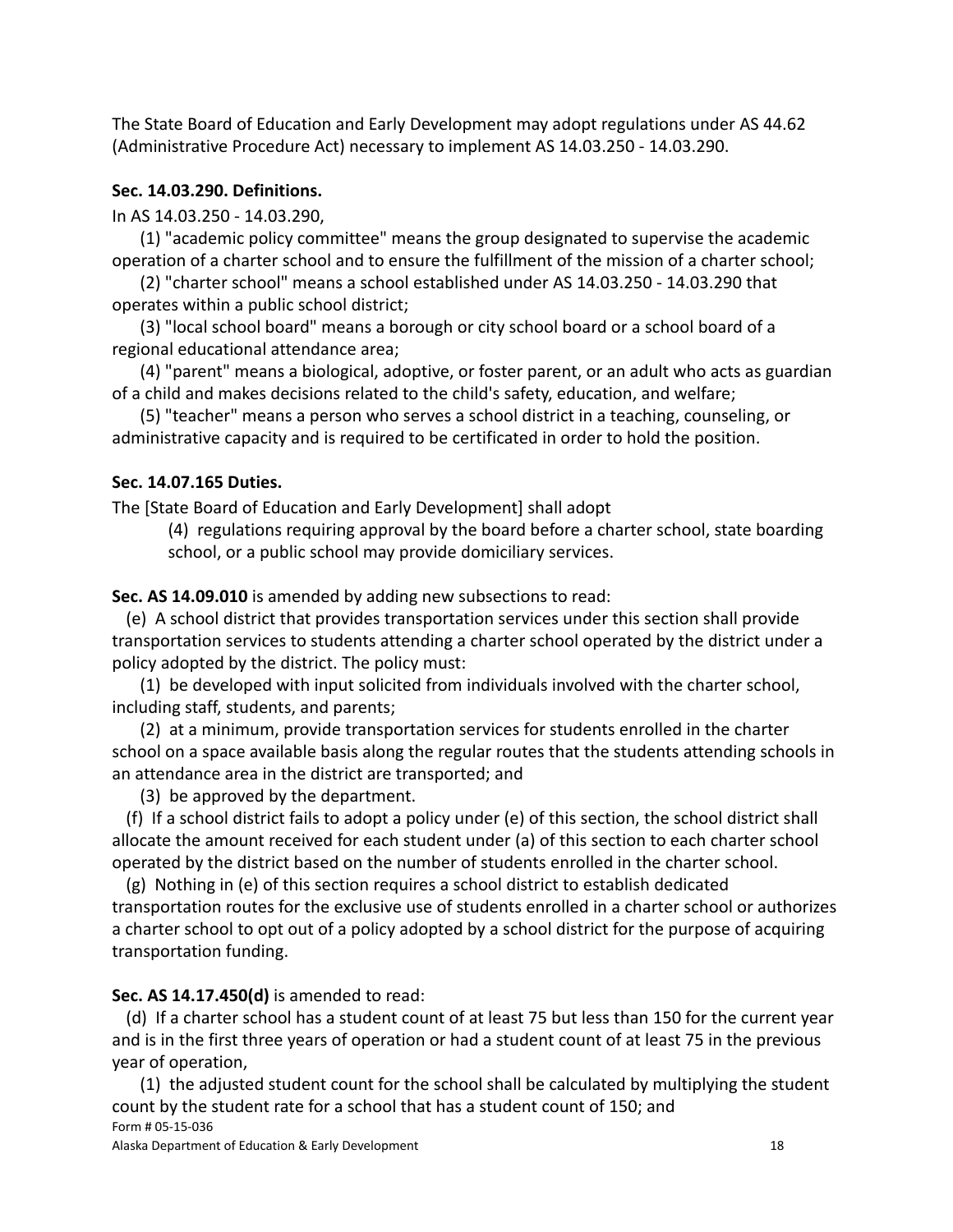(2) not later than February 15, the charter school shall submit for approval of the governing board of the district a plan for the following school year that includes a statement about whether the school will continue to operate if the student count remains the same that year and, if so, a projection of the funding anticipated from the state and other sources, a proposed budget, and a description of anticipated changes to the school staff, program, and curriculum; if the school intends to close if the student count remains the same the following year, the plan must describe transfer plans for students, staff, facilities, and materials.

# **Alaska State Charter Schools Regulations**

4 AAC 27 is amended by adding a new section to read:

# **4 AAC 27.057. Charter school transportation policy.**

(a) A local school board shall adopt a charter school transportation policy that describes the transportation services that will be provided by the district to students attending a charter school operated by the district if

(1) a district provides transportation services under AS 14.09.010; and

(2) the district operates a charter school or an application for the establishment of a charter school in the district is pending with the district under AS 14.03.250.

(b) A district must submit to the department an application for approval of its charter school transportation policy on a form provided by the department.

(1) not later than April 15, 2015, if a charter school is in operation in the district on July 1, 2014; or

(2) not later than 30 days after approval of a charter school by a local school board, if a charter school is approved by a local school board after July 1, 2014, and a charter school transportation policy approved by the department is not in effect in the district.

(c) The application to the department must include

(1) evidence that the charter school transportation policy was developed in compliance with AS 14.09.010(e)(1); and

(2) the charter school transportation policy adopted by the local school board that provides transportation service for charter school students in compliance with AS 14.09.010(e)(2); and

(3) other documents or information the department needs to evaluate a charter school transportation policy adopted by a local school board.

(d) Not later than 60 days after receipt by the department of an application for approval of a charter school transportation policy, the department will grant approval for a charter school transportation policy if the charter school transportation meets the requirements of AS 14.09.010 and this section.

(e) If a district seeks to amend an approved charter school transportation policy, it must submit an application for approval of an amendment of the charter school transportation policy on a form provided by the department not later than April 15 of the fiscal year prior to the fiscal year when the proposed amendment will take effect. An application for approval of an amendment of a charter school transportation policy must meet the requirements of (c) of this section.

(f) Not later than 60 days after receipt by the department of an application for approval of an amendment of a charter school transportation policy, the department will grant approval Form # 05-15-036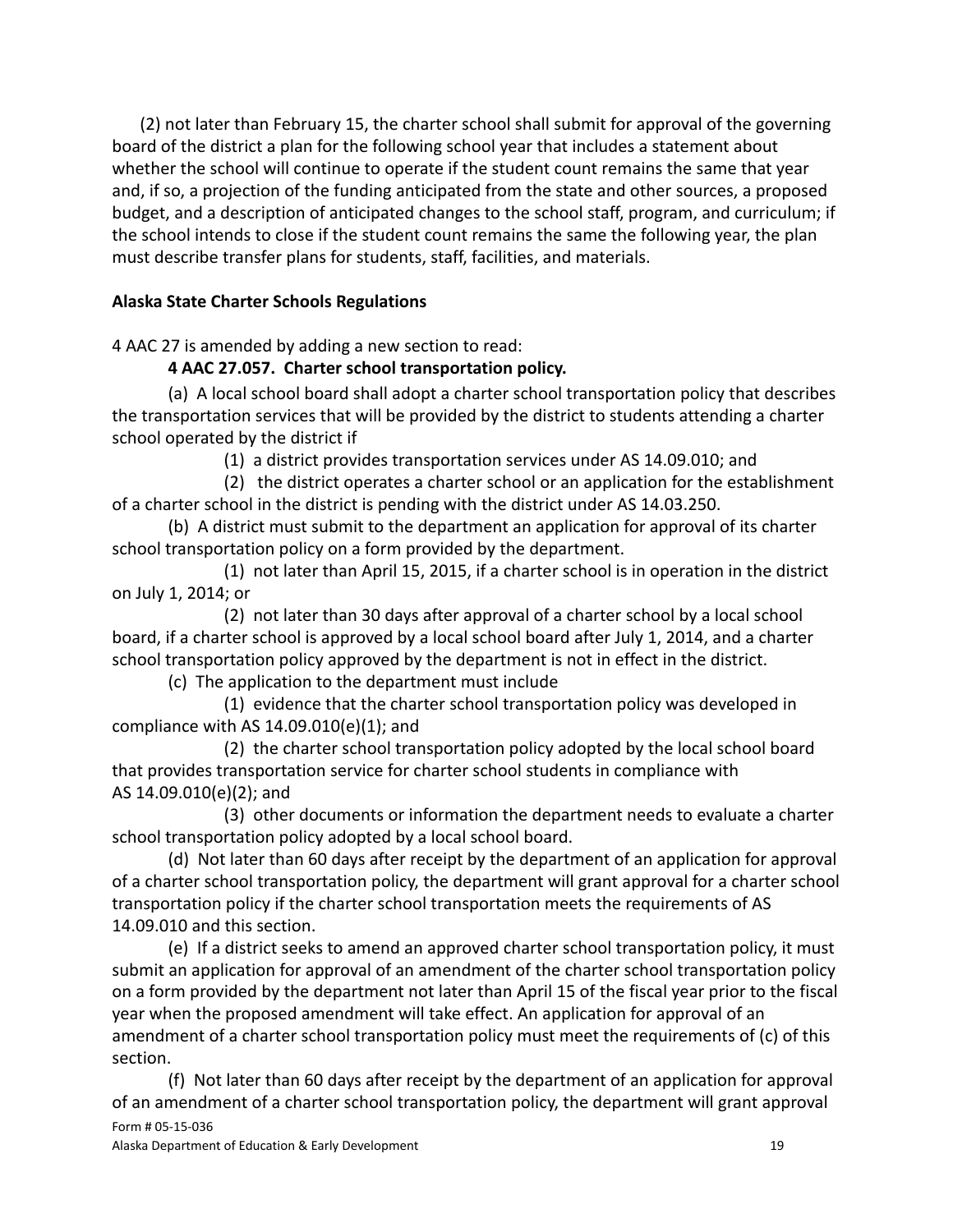for the amendment of a charter school transportation policy if the amendment meets the requirements of AS 14.09.010 and this section. (Eff. 4/8/2015, Register 214) **Authority:** AS 14.07.020 AS 14.07.060 AS 14.09.010

4 AAC 33.110 is repealed and readopted to read:

# **4 AAC 33.110. Charter school application and review procedure.**

(a) The application procedure required by AS 14.03.250(a) for the establishment of an initial or renewed charter for a charter school must be in writing and must be available upon request at the school district's central office. The local school board must require an applicant to submit sufficient information so that the local school board may conduct a thorough review of the proposed charter school. An application must conform to the content areas and formatting standards set out at the [department's Charter](https://education.alaska.gov/Alaskan_Schools/Charter) School webpage at: education.alaska.gov/Alaskan\_Schools/Charter.

An application, upon final approval by the State Board of Education and Early Development, will operate as the charter for the school. In addition to the requirements of AS 14.03.250(a), an application must include, at a minimum,

(1) a list of the members of the academic policy committee and their qualifications;

(3) the length of the term of the contract required under AS 14.03.255(c);

(4) the charter school's bylaws;

(5) a description of the education program to be offered at the charter school and mechanisms for student assessment to be utilized in addition to those required by state law;

(6) a written instructional program that addresses state content standards under 4 AAC 04 and that aligns with the content on the statewide student assessment system under 4 AAC 06.710 – 4 AAC 06.790;

(7) written objectives for program achievement;

(8) a description of and schedule for staff development activities;

(9) a school schedule and calendar;

(10) plans for serving special education, vocational education, gifted, and bilingual students;

(11) written admissions policies and procedures;

(12) if the charter school is the only school in the community, an alternative option for students not wishing to attend the charter school;

(13) a written administrative policy manual;

(14) a written budget summary and financial plan, including

(A) a statement of the charter school's funding allocation from the local school board and costs assignable to the charter school program budget; and

(B) the method by which the charter school will account for receipts and expenditures;

(15) a written plan for the charter school's facility;

(16) a written plan that addresses the teacher-to-student ratio, including projected enrollment figures;

(17) a written student recruitment process, including a lottery or random drawing mechanism for enrollment if applicants exceed the school's capacity;

Form # 05-15-036

Alaska Department of Education & Early Development 20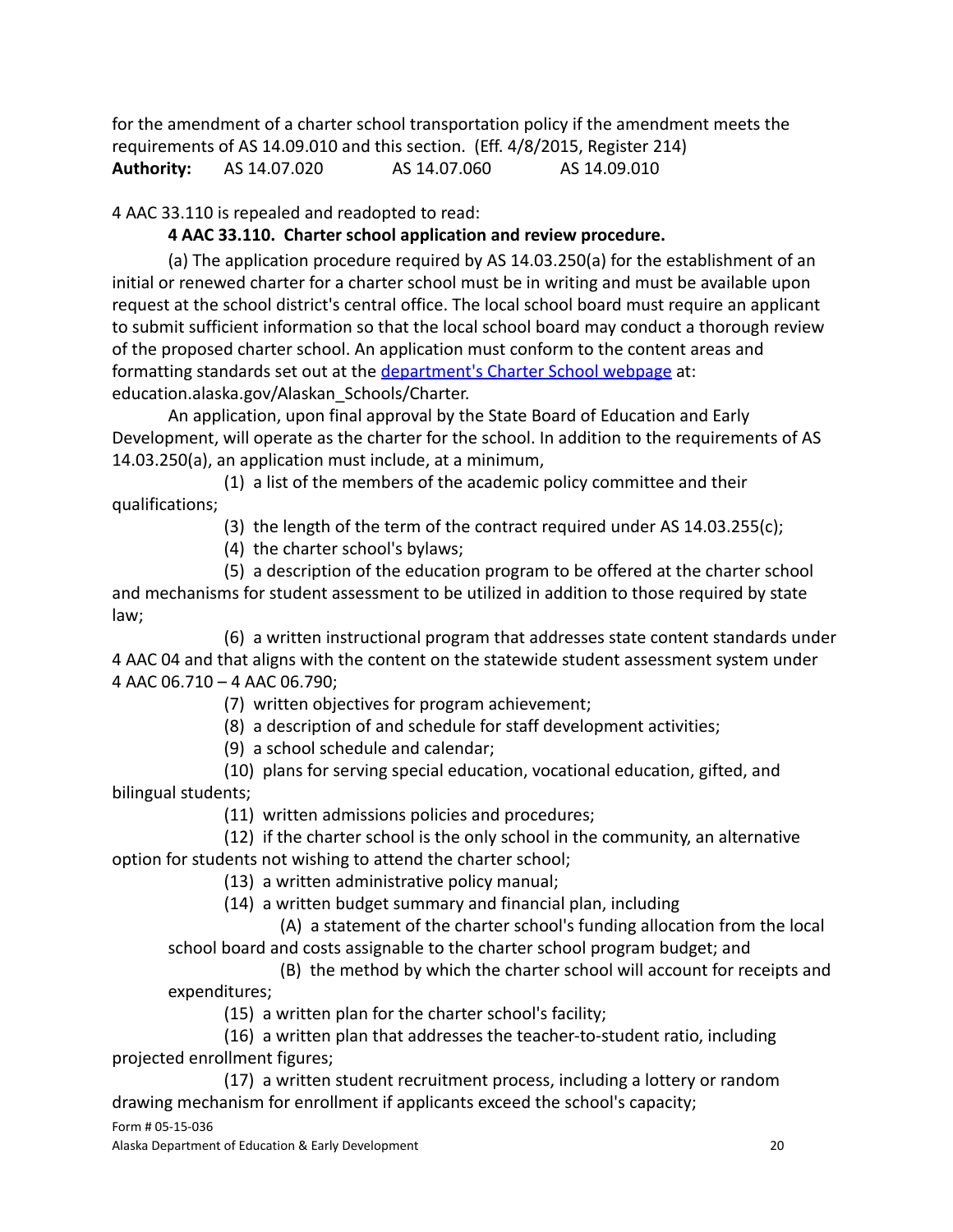(18) a requested or existing exemption for the charter school from a written collective bargaining contract;

(19) a plan for pupil transportation and the district charter school transportation policy, if proposed or adopted;

(20) the written termination clause that must appear in the contract between the charter school and the local school board;

(21) proof of compliance with applicable law; and

(22) other documents or information the district needs to evaluate the proposed charter school.

(b) Not later than 30 days after a local school board's decision to approve an initial application or a renewal application for a charter school, the local school board must forward the application to the State Board of Education and Early Development for review and approval under AS 14.03.250(c) by mailing to the department

(1) the complete application filed with the local school board, including all supporting documents required by (a) of this section;

(2) the written decision of the local school board;

(3) all other materials considered by the local school board in support or in opposition to the application; and

(4) the minutes of the local school board meeting at which the charter school was approved.

(c) An initial application for a charter school approved by a local school board may not be submitted to the department under subsection (b) more than 12 months before the planned start-up date for the new school. A renewal application for a charter school approved by a local school board may not be submitted to the department under (b) of this section more than 12 months before the expiration of the existing contract.

(d) An initial application and a renewal application approved by a local school board and submitted to the department under (b) of this section must be received by the department at least 90 days before the next regularly scheduled meeting of the State Board of Education and Early Development.

(e) The State Board of Education and Early Development will review an initial application or a renewal application approved by the local school board and submitted to the department under (b) of this section. The State Board of Education and Early Development will consider an initial application or a renewal application in the order in which it is received.

(f) Not later than 60 days after a local school board issues a decision to deny an initial application or a renewal application for a charter school, an applicant may file a notice of appeal to the commissioner under AS 14.03.250(d). In the notice of appeal, the applicant must specify the grounds for its appeal, stating which, if any, finding of fact or conclusion of law in the local school board's decision is alleged to be in error. If the applicant alleges that a finding of fact is in error, the applicant shall specify in the notice of appeal the evidence in the record before the local school board that supports a contrary finding of fact. With the notice of appeal, the applicant must file with the commissioner

(1) the complete application submitted to the local school board, including all supporting documents required by (a) of this section;

(2) the written decision of the local school board;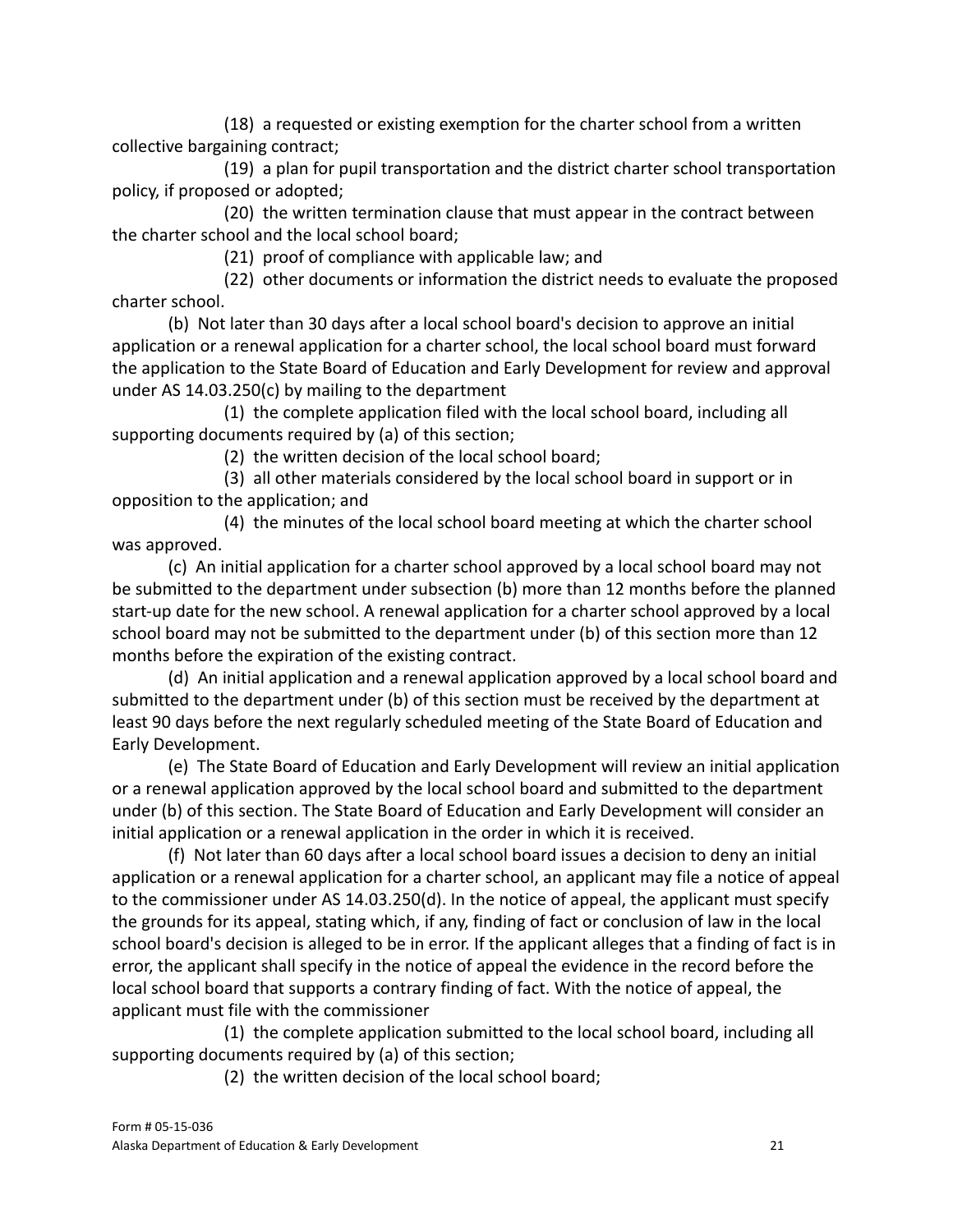(3) any other materials considered by the local school board in support or in opposition to the application;

(4) the minutes of the local school board meeting at which the charter school was approved or denied, or if the minutes are not yet available, the date on which the minutes will be available for review by the department; and

(5) within ten working days of receipt of the commissioner's written request for a hearing transcript, a transcript of any recorded testimony presented to the local school board regarding the charter school application.

(g) The commissioner will review an appeal of a local school board decision denying an initial or renewal application for a charter school under AS 14.03.250(d).

(h) If the commissioner upholds the denial of an application, the applicant may file an appeal of the commissioner's decision to the State Board of Education and Early Development within 30 days of the issuance of the commissioner's decision. The commissioner will forward the appeal to the State Board of Education and Early Development immediately for consideration at its next meeting. The State Board of Education and Early Development will issue a decision within 90 days after the filing of an appeal of a commissioner's decision upholding a denial of an application.

(i) If the commissioner approves an initial or renewal application by overturning a denial by the local school board, the commissioner will forward the application and record to the State Board of Education and Early Development not later than thirty days after the commissioner issues a written decision of approval. The State Board of Education and Early Development will consider the application at its next meeting.

(j) The State Board of Education and Early Development will not approve an application that contains insufficient information to determine compliance with applicable law.

(k) A decision of the State Board of Education and Early Development granting or denying approval for a charter school application is a final agency action for purposes of an appeal to the superior court. (Eff. 4/27/96, Register 138; am 3/31/2002, Register 161; am 7/26/2002, Register 163; am 8/6/2004, Register 171; am 4/18/2015, Register 214)

| <b>Authority:</b> | AS 14.03.250 | AS 14.03.280 | AS 14.07.060 |
|-------------------|--------------|--------------|--------------|
|                   | AS 14.03.253 | AS 14.07.020 |              |

4 AAC 33 is amended by adding a new section to read:

# **4 AAC 33.113. Amendment of charter.**

A charter school may apply to a local school board for an amendment to its charter during the term of its contract with the local school board. If a local school board approves an amendment to the charter, an amended contract must be executed to conform to the amended charter. The local school board must forward an amended charter and amended contract to the department. A charter school may make district-approved changes to its program that do not require an amendment to its charter without review by the state Board of Education and Early Development, except that a change of program that involves the addition of an elementary or secondary program must be approved by the local school board and the State Board of Education and Early Development. (Eff. 4/18/2015, Register 214)

**Authority:** AS 14.03.250 AS 14.07.020 AS 14.07.060 AS 14.03.280